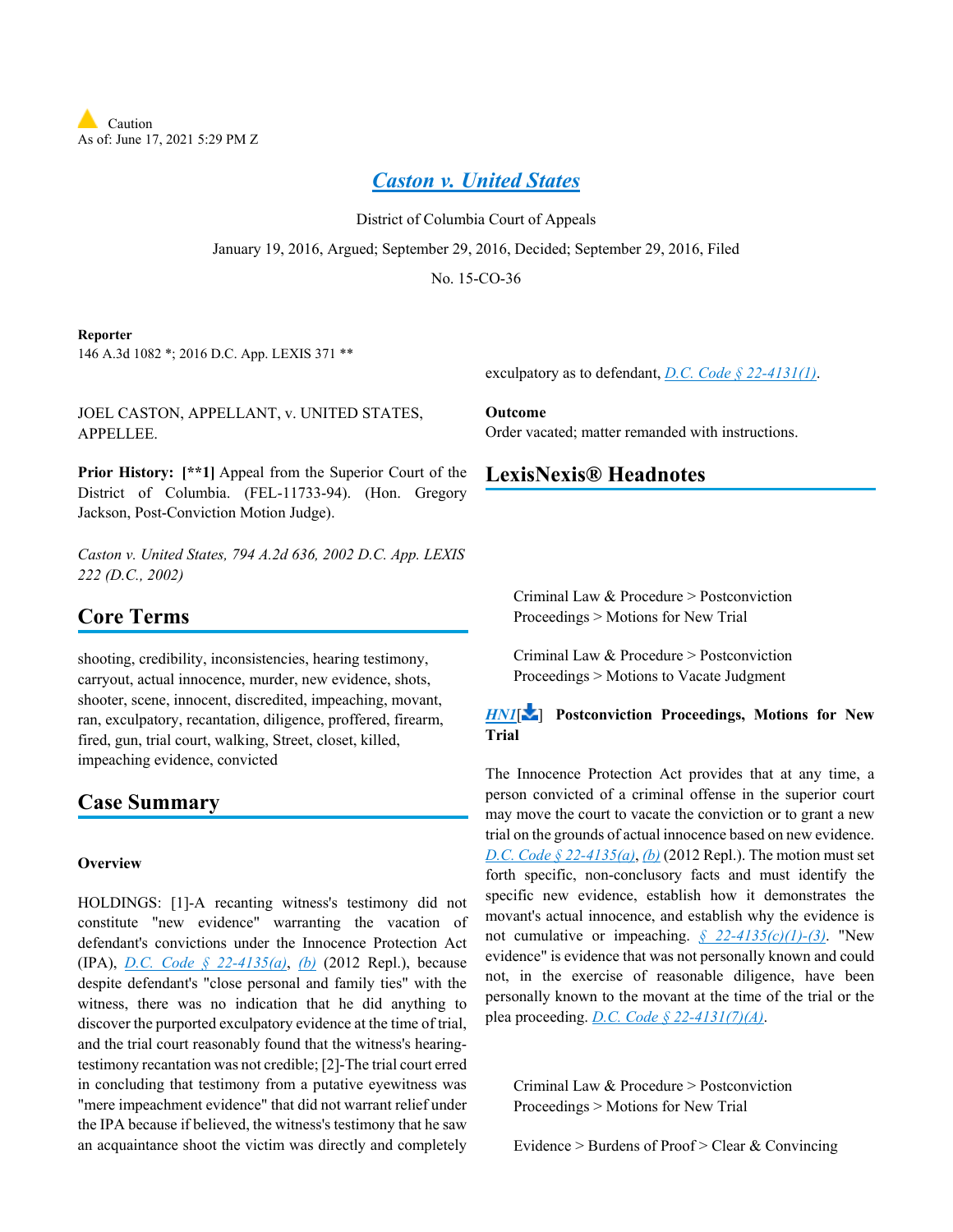Proof

Criminal Law & Procedure > Postconviction Proceedings > Motions to Vacate Judgment

## *[HN2](https://advance.lexis.com/api/document?collection=cases&id=urn:contentItem:5KTR-YXJ1-F04C-F09M-00000-00&context=1000516&link=LNHNREFclscc2)*[\[](#page-6-1) ] **Postconviction Proceedings, Motions for New Trial**

In determining whether to grant relief under the Innocence Protection Act, a trial court may consider any relevant evidence, but shall consider the following: (A) The new evidence; (B) How the new evidence demonstrates actual innocence; (C) Why the new evidence is or is not cumulative or impeaching. *[D.C. Code § 22-4135\(g\)\(1\)\(A\)-\(C\)](https://advance.lexis.com/api/document?collection=statutes-legislation&id=urn:contentItem:5CC4-MNR1-6NSS-B3WX-00000-00&context=1000516)*. The motion must also include an affidavit by the movant stating, under penalty of perjury, that the movant is actually innocent of the crime that is the subject of the motion, and that the new evidence was not deliberately withheld by the movant for purposes of strategic advantage. *[§ 22-4135\(d\)\(1\)](https://advance.lexis.com/api/document?collection=statutes-legislation&id=urn:contentItem:5CC4-MNR1-6NSS-B3WX-00000-00&context=1000516)*. If, after considering those factors, the court concludes that it is more likely than not that the movant is actually innocent of the crime, the court shall grant a new trial.  $\frac{\sqrt{5}}{22 - \frac{4}{35}}$ (g)(2). If the court concludes by clear and convincing evidence that the movant is actually innocent of the crime, the court shall vacate the conviction and dismiss the relevant count with prejudice. *[§ 22-](https://advance.lexis.com/api/document?collection=statutes-legislation&id=urn:contentItem:5CC4-MNR1-6NSS-B3WX-00000-00&context=1000516) [4135\(g\)\(3\)](https://advance.lexis.com/api/document?collection=statutes-legislation&id=urn:contentItem:5CC4-MNR1-6NSS-B3WX-00000-00&context=1000516)*.

<span id="page-1-0"></span>Criminal Law & Procedure > Postconviction Proceedings > Motions for New Trial

## *[HN3](https://advance.lexis.com/api/document?collection=cases&id=urn:contentItem:5KTR-YXJ1-F04C-F09M-00000-00&context=1000516&link=LNHNREFclscc3)*[\[](#page-6-2) ] **Postconviction Proceedings, Motions for New Trial**

The new evidence provision of the Innocence Protection Act (IPA) is broader and more inclusive than the judicial test for newly discovered evidence under D.C. Super. Ct. R. Crim. P. 33, as the IPA specifically provides for evidence that was known at the time of trial but could not be produced. However, the diligence requirements in the IPA and Rule 33 are the same, as both require reasonable or due diligence.

<span id="page-1-1"></span>Criminal Law & Procedure > Appeals > Standards of Review > Abuse of Discretion

Criminal Law & Procedure > Postconviction Proceedings > Motions to Vacate Judgment

Criminal Law & Procedure > Postconviction Proceedings > Motions for New Trial

Criminal Law & Procedure > ... > Standards of Review > Clearly Erroneous Review > Motions for Postconviction Relief

## *[HN4](https://advance.lexis.com/api/document?collection=cases&id=urn:contentItem:5KTR-YXJ1-F04C-F09M-00000-00&context=1000516&link=LNHNREFclscc4)*[\[](#page-7-0) ] **Standards of Review, Abuse of Discretion**

An appellate court reviews the denial of a motion to vacate a conviction or for a new trial under the Innocence Protection Act (IPA) for abuse of discretion. An appellate court must give great deference to the trial court's role as the trier of fact on the ultimate issue of actual innocence under the IPA, and thus the appellate court applies the clearly erroneous standard of review to the trial judge's rejection of alleged newly discovered evidence offered to prove actual innocence. Accordingly, the scope of review is narrow, both on the question whether an appellant has been diligent in proffering new evidence and whether that evidence establishes the appellant's actual innocence. That said, the statutory construct itself fully accommodates consideration of the IPA movant's credibility.

<span id="page-1-2"></span>Criminal Law & Procedure > Postconviction Proceedings

## *[HN5](https://advance.lexis.com/api/document?collection=cases&id=urn:contentItem:5KTR-YXJ1-F04C-F09M-00000-00&context=1000516&link=LNHNREFclscc5)*[\[](#page-8-0) ] **Criminal Law & Procedure, Postconviction Proceedings**

For purposes of post-conviction relief, District of Columbia case law holds individuals asserting their right to relief on the basis of new evidence to a high standard of diligence in discovering that evidence.

<span id="page-1-3"></span>Criminal Law & Procedure > Postconviction Proceedings

## *[HN6](https://advance.lexis.com/api/document?collection=cases&id=urn:contentItem:5KTR-YXJ1-F04C-F09M-00000-00&context=1000516&link=LNHNREFclscc6)*[\[](#page-9-0) ] **Criminal Law & Procedure, Postconviction Proceedings**

In the context of post-conviction relief, recanting affidavits and witnesses are looked upon with the utmost suspicion, and a trial court acts within its authority in rejecting a recantation as not credible.

<span id="page-1-4"></span>Criminal Law & Procedure > Postconviction Proceedings > Motions for New Trial

## *[HN7](https://advance.lexis.com/api/document?collection=cases&id=urn:contentItem:5KTR-YXJ1-F04C-F09M-00000-00&context=1000516&link=LNHNREFclscc7)*[\[](#page-9-1) ] **Postconviction Proceedings, Motions for New Trial**

When a convicted person moves for a new trial under the Innocence Protection Act (IPA) by submitting evidence of a government witness purporting to recant her trial testimony, if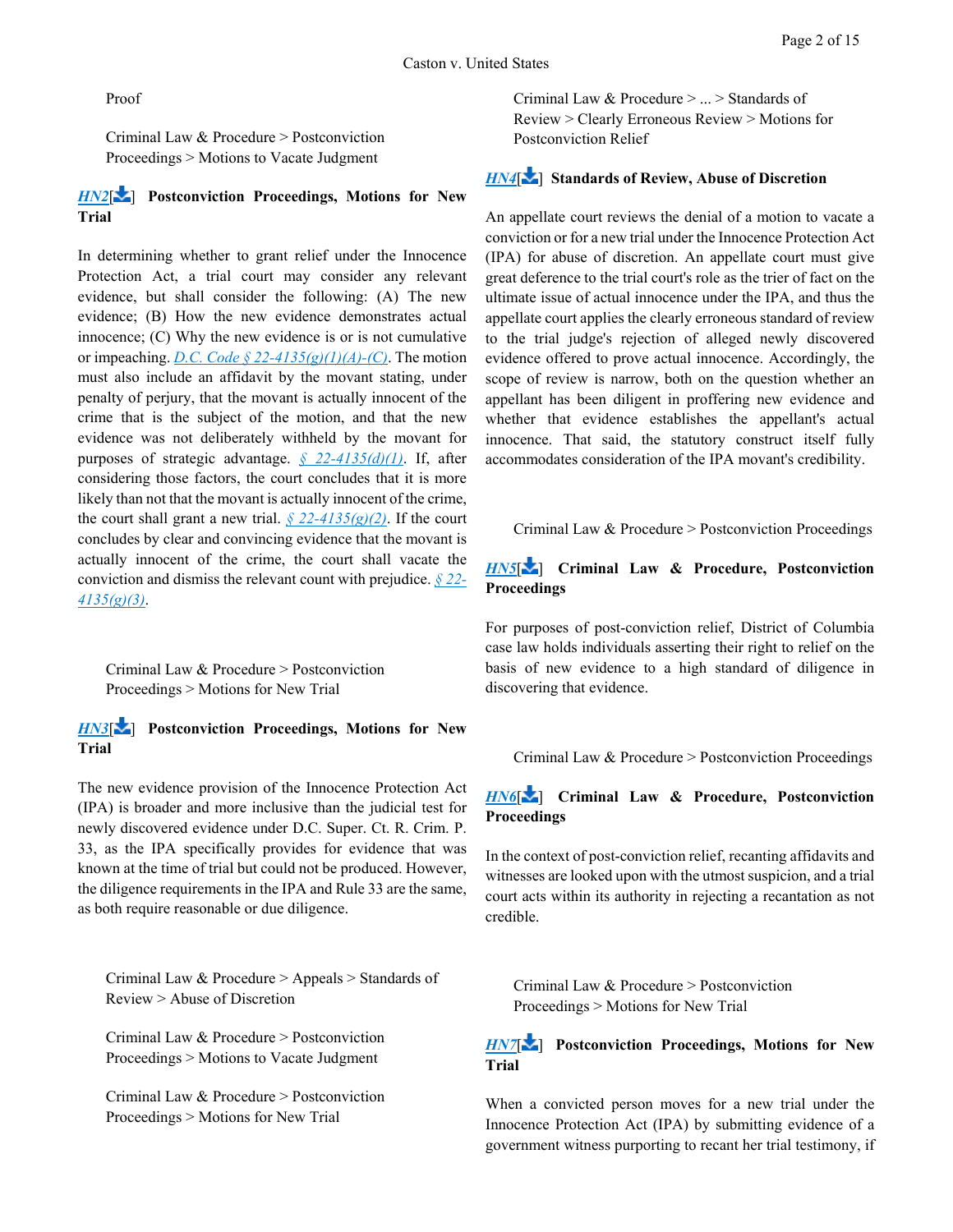the judge reasonably finds the recantation to be not credible, that determination properly ends the inquiry. Because *[D.C.](https://advance.lexis.com/api/document?collection=statutes-legislation&id=urn:contentItem:5CC4-MNR1-6NSS-B3WX-00000-00&context=1000516)  [Code § 22-4135\(g\)\(1\)](https://advance.lexis.com/api/document?collection=statutes-legislation&id=urn:contentItem:5CC4-MNR1-6NSS-B3WX-00000-00&context=1000516)* expressly gives the trial court authority to "consider any relevant evidence" in determining whether to grant relief, the court has discretion to compare the content of the discredited accounts for purposes of its analysis. But, in connection with an IPA motion, a mere accumulation of (consistent but) discredited testimony does not make it more likely than not that any of the discredited testimony is true.

<span id="page-2-1"></span>Criminal Law & Procedure > Postconviction Proceedings

*[HN8](https://advance.lexis.com/api/document?collection=cases&id=urn:contentItem:5KTR-YXJ1-F04C-F09M-00000-00&context=1000516&link=LNHNREFclscc8)*[\[](#page-10-0) ] **Criminal Law & Procedure, Postconviction Proceedings**

While the Innocence Protection Act (IPA) does not define the term "impeaching," implicit in the District of Columbia's IPA case law is an understanding that evidence is merely "impeaching" for IPA purposes when, if credited, it does not establish that the appellant is actually innocent.

<span id="page-2-2"></span>Criminal Law & Procedure > Postconviction Proceedings

*[HN9](https://advance.lexis.com/api/document?collection=cases&id=urn:contentItem:5KTR-YXJ1-F04C-F09M-00000-00&context=1000516&link=LNHNREFclscc9)*[\[](#page-10-1) ] **Criminal Law & Procedure, Postconviction Proceedings**

For purposes of post-conviction proceedings, evidence is not "merely impeaching" if there is a strong exculpatory connection between the newly discovered impeachment evidence and the charge against the defendant.

<span id="page-2-3"></span>Criminal Law & Procedure > Trials > Witnesses > Credibility

# *[HN10](https://advance.lexis.com/api/document?collection=cases&id=urn:contentItem:5KTR-YXJ1-F04C-F09M-00000-00&context=1000516&link=LNHNREFclscc10)*[\[](#page-10-2) ] **Witnesses, Credibility**

 $\overline{a}$ 

<span id="page-2-4"></span>A witness's story itself may be so internally inconsistent that a reasonable factfinder would not credit it.

Criminal Law & Procedure > Postconviction Proceedings

Evidence > ... > Credibility of Witnesses > Impeachment > Prior Inconsistent **Statements** 

Criminal Law & Procedure > Appeals > Standards of Review

## *[HN11](https://advance.lexis.com/api/document?collection=cases&id=urn:contentItem:5KTR-YXJ1-F04C-F09M-00000-00&context=1000516&link=LNHNREFclscc11)*[\[](#page-11-0) ] **Criminal Law & Procedure, Postconviction Proceedings**

For purposes of post-conviciton proceedings, courts are in general agreement that the significance of inconsistencies between a witness's pre-hearing and hearing statements is a determination of law, subject to appellate scrutiny. Courts also agree that the circumstances in which inconsistent statements were made, and the declarants' explanations for the inconsistencies, must be taken into account. Minor inconsistencies and omissions will not support an adverse credibility determination.

<span id="page-2-5"></span>Criminal Law & Procedure > ... > Standards of Review > Clearly Erroneous Review > Findings of Fact

Criminal Law & Procedure > Postconviction Proceedings > Findings of Fact & Conclusions of Law

Criminal Law & Procedure > ... > Standards of Review > Clearly Erroneous Review > Motions for Postconviction Relief

## *[HN12](https://advance.lexis.com/api/document?collection=cases&id=urn:contentItem:5KTR-YXJ1-F04C-F09M-00000-00&context=1000516&link=LNHNREFclscc12)*[\[](#page-13-0) ] **Clearly Erroneous Review, Findings of Fact**

A superior court judge's factual findings in a post-conviction matter anchored in credibility assessments derived from personal observations of the witnesses are beyond appellate reversal unless those factual findings are clearly erroneous.

**Counsel:** Jonathan Zucker, with whom Patricia Daus was on the brief, for appellant.

Christopher Macchiaroli, Assistant United States Attorney, with whom Vincent H. Cohen, Jr., Acting United States Attorney at the time the brief was filed, and Elizabeth Trosman and Frederick Yette, Assistant United States Attorneys, were on the brief, for appellee.

**Judges:** Before THOMPSON and EASTERLY, Associate Judges, and KRAVITZ, Associate Judge, Superior Court of the District of Columbia.[\\*](#page-2-0) Opinion by Associate Judge Phyllis D. Thompson.

**Opinion by:** THOMPSON

<span id="page-2-0"></span><sup>\*</sup> Sitting by designation pursuant to D.C. Code § 11-707 (a) (2012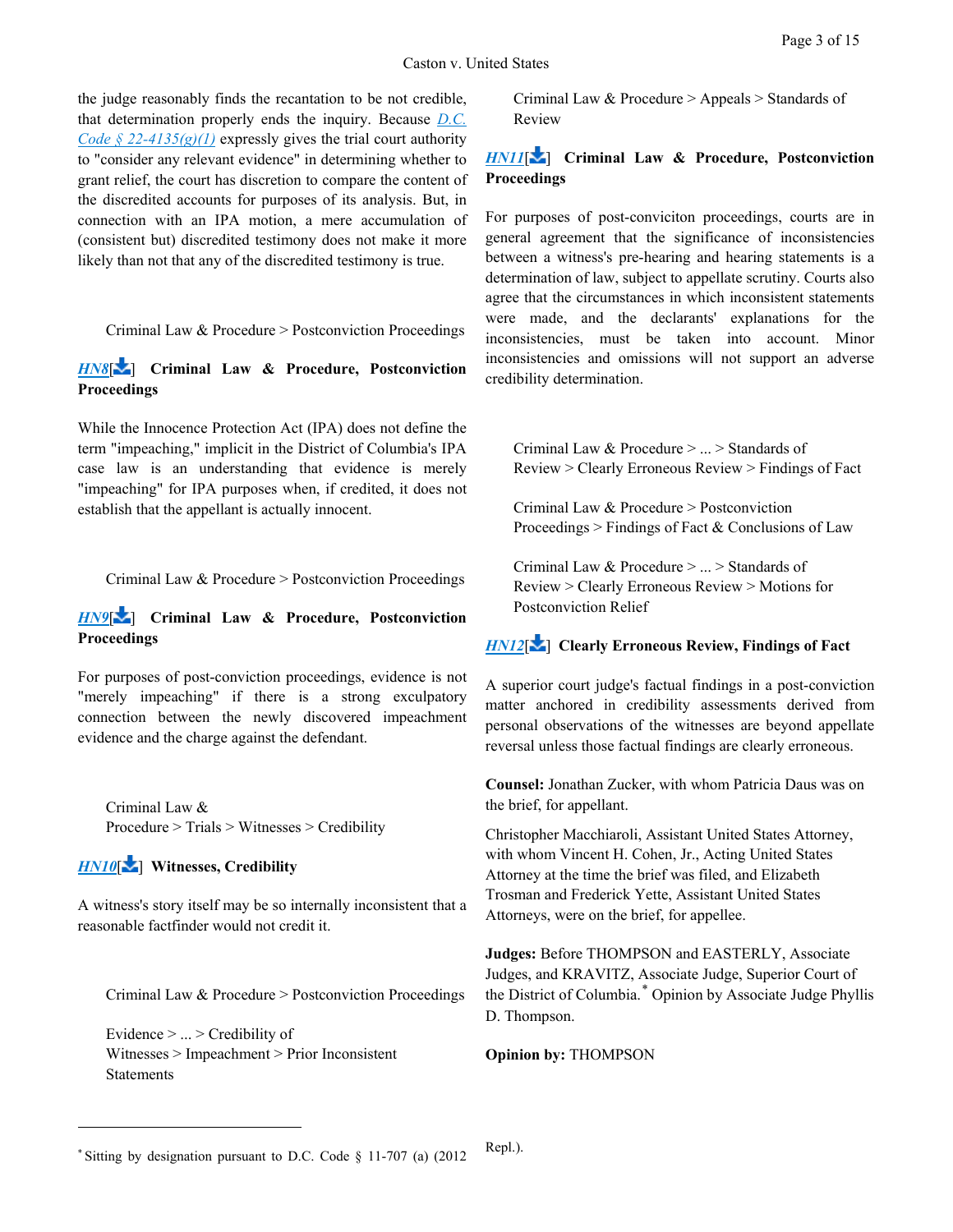# **Opinion**

 $\overline{a}$ 

**[\*1084]** THOMPSON, *Associate Judge*: In 1996, a jury convicted appellant of the August 1994 fatal shooting of Rafique Washington and of related weapons offenses. In December 2011, after this court had affirmed appellant's convictions on direct appeal and subsequently affirmed the denial of his motion filed pursuant to *D.C. Code § 23-110*  $(2001)$  $(2001)$  $(2001)$ ,<sup>1</sup> appellant filed a motion to vacate his convictions under the provisions of the Innocence Protection Act codified at *[D.C. Code § 22-4135](https://advance.lexis.com/api/document?collection=statutes-legislation&id=urn:contentItem:5CC4-MNR1-6NSS-B3WX-00000-00&context=1000516)* (2001) (the "IPA"). The trial court held an evidentiary **[\*\*2]** hearing on the IPA motion and thereafter denied the motion, stating that it could not "find that it is *more likely than not* that [appellant] is actually innocent of the crime." This appeal followed.

Appellant asserts numerous claims of error, several of which we reject. As explained in more detail below, however, in denying appellant's IPA motion, the Superior Court judge (1) seemed, mistakenly, to regard new evidence that was presented — an affidavit and hearing testimony from a putative eyewitness to the murder who stated that appellant **[\*\*3]** was not the shooter — as mere "impeachment evidence" that is inadequate to warrant relief under the IPA; (2) discredited that witness's statements on the basis of inconsistencies between statements contained in his affidavit and in his hearing testimony, without regard to whether the inconsistencies were trivial or insignificant and whether they were explainable; (3) did not critically examine the weight of the trial evidence; and (4) contrary to this court's guidance in *[Bouknight v. United](https://advance.lexis.com/api/document?collection=cases&id=urn:contentItem:4FD6-KW10-0039-42WC-00000-00&context=1000516)  [States, 867 A.2d 245 \(D.C. 2005\)](https://advance.lexis.com/api/document?collection=cases&id=urn:contentItem:4FD6-KW10-0039-42WC-00000-00&context=1000516)*, appears ultimately to have adjudged the credibility of the (putative) eyewitness's testimony in light of the court's adverse determination about appellant's own credibility. While we accord "great deference to the trial court's role as the trier of fact on the ultimate issue of 'actual innocence' under the IPA," *[Richardson v. United](https://advance.lexis.com/api/document?collection=cases&id=urn:contentItem:51M0-2741-652G-W007-00000-00&context=1000516)  [States, 8 A.3d 1245, 1249 \(D.C. 2010\)](https://advance.lexis.com/api/document?collection=cases&id=urn:contentItem:51M0-2741-652G-W007-00000-00&context=1000516)*, we cannot be confident

that, had the judge's decision not been influenced by the foregoing factors, he would have reached the same conclusion about the likelihood that appellant is "actually innocent of the crime." Accordingly, we remand the matter to the trial court for reconsideration in light of this opinion.

## **I. The Evidence at Appellant's Trial**[2](#page-3-1)

The evidence at appellant's 1996 trial (on the charge of firstdegree murder and related **[\*1085]** weapons charges) established that on the evening of August 14, 1994, Washington was shot and killed in front of the New China Carry Out (the "carryout") at the corner of 16th Street and Good Hope Road, S.E. Government witness Edward Thompson testified that on that evening, he rode to the carryout with Washington, a man named "Gene," and driver "Mark." After the group had made their purchases, Thompson walked across the street **[\*\*5]** to use a payphone, leaving Washington, Gene, and Mark standing on the steps in front of the carryout. Thompson returned a few minutes later and asked the others to get into the nearby car so they could leave. As Thompson was trying to open the car door, he heard a gunshot and saw Washington fall in front of the carryout's front door. Thompson testified that he then saw appellant "c[o]me from out the shadow of the carryout," run toward Washington, place a revolver inches from Washington's body, almost touching Washington's head, and fire "about five" additional shots.<sup>[3](#page-3-2)</sup> Thompson testified initially that appellant was "standing over" Washington, but then explained that appellant was "steadily moving" while he was shooting, and "wasn't just standing in one spot when he was shooting" Washington. Appellant then fled, and Thompson, Gene, Mark, a woman named Lazetta Uzzle, and Uzzle's boyfriend Kevin Molden (nicknamed "Half" or "Haf") all stood around Washington's body. Thompson testified that he saw Half search through Washington's pockets, but that he did not know whether anything was taken. Everyone fled the scene before the police arrived. Thompson testified that, at some point before the shooting, **[\*\*6]** Washington told

(apparently the last day of trial, when defense counsel was expected to call Thompson back to the witness stand to question him about a possible "deal" with the government) we have been able to review the trial transcripts from (microfilmed) archived records. The government has summarized the trial record and pertinent grand jury testimony in its brief, without dispute from appellant, and we assume that there is nothing in the October 15, 1996, transcript (or in the grand jury transcripts, which we also do not have) that renders the summary of the trial evidence that follows materially inadequate or misleading.

<span id="page-3-0"></span><sup>1</sup>*Caston v. United States*, No. 96-CF-1954, Mem. Op. & J. (D.C. Feb. 20, 2002) (rejecting appellant's argument that the trial court abused its discretion in allowing the jury to learn of his involvement in drug sales two days after the murder); *Caston v. United States*, No. 04-CO-0877, Mem. Op. & J. (D.C. May 24, 2005) (affirming the trial court's ruling that appellant's motion, which was not filed during the pendency of his direct appeal, and which claimed that trial counsel failed to call three requested alibi witnesses and a purported eyewitness ("Ms. Pat") and also failed to interview or contact some witnesses prior to trial, was procedurally defaulted).

<span id="page-3-2"></span><span id="page-3-1"></span><sup>2</sup> Appellant did not provide us with the transcripts of his **[\*\*4]** trial, but, with the exception of the transcript of October 15, 1996

 $3A$  forensic pathologist testified that there were six gunshot wounds to Washington's body and that the soot around two of the wounds was consistent with the shots having been fired from between twelve and eighteen inches away as Washington lay on the ground.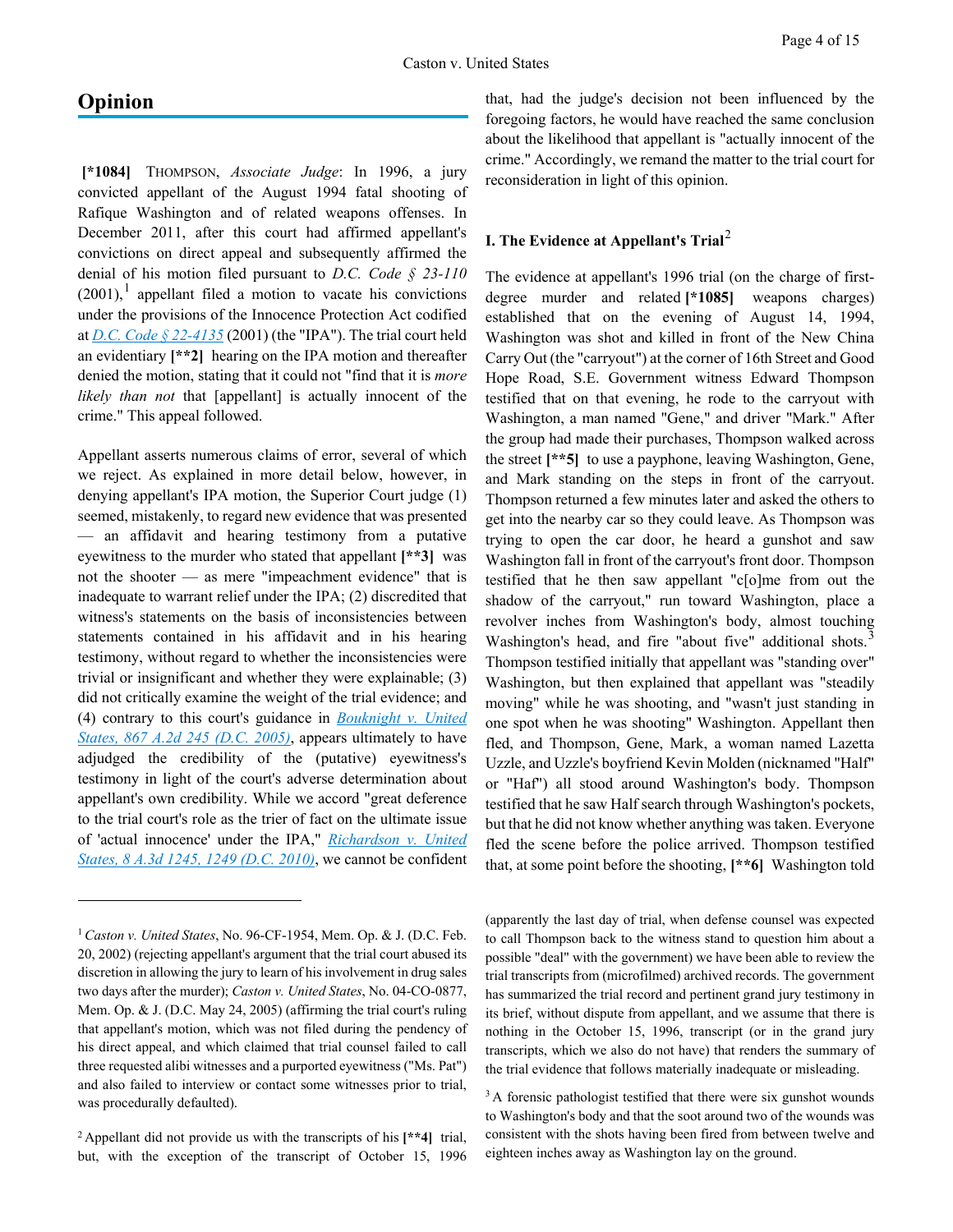him that he (Washington) "ha[d] a problem with [appellant]."<sup>[4](#page-4-0)</sup>

Uzzle also testified at trial. She told the jury that shortly before the shooting, she saw appellant, whom she had known her entire life, talking with another man inside 1641 W Street, S.E. Uzzle then walked north on 16th Street, looking for Washington so she could purchase cocaine from him. At some point, while standing at the intersection of 16th and U Streets with Half, Uzzle saw Washington drive by in a car, which also contained Thompson, Gene, and Mark. Washington told Uzzle and Half that he did not have any cocaine and then went into the carryout. Soon thereafter, Uzzle, who was then **[\*\*7]** about a block away from the carryout, heard gunshots, but did not see who fired the shots.<sup>[5](#page-4-1)</sup> She ran in the opposite direction of the gunshots, but at some point, turned around and headed back toward the carryout to join Half, whom she had seen run "towards the shot." Uzzle arrived at the carryout to see Half going through Washington's pockets. Gene was on the scene as well. Thompson ran past Uzzle and was behind the car, and Mark was standing nearby. Half took money out of Washington's pockets. Uzzle then **[\*1086]** ran back in the direction of the building where she had seen appellant earlier that evening. Uzzle explained that she ran from the scene because "Ha[l]f and [she] had just took the money off [Washington]" and she "didn't want to be around when the police came." Uzzle spotted appellant again and told him "to go home" because Washington had just been killed and because appellant, who had fought with Washington a few weeks prior,  $6$  would be the prime suspect for the murder.

The government also presented evidence that two days after the shooting, police spotted appellant and two other men engaged in suspected narcotics activity. All three men were "holding their waistbands as if they had a gun." As officers approached, appellant and the other men fled and ran inside an apartment. Officers found two of the men "come from out of the hallway closet" and found two guns on the floor of the closet. An officer found appellant "peep[ing]" out from a closet in the nearby back bedroom. The officer did not see a gun in appellant's hand, but searched the closet and found a chrome .44 Magnum

 $\overline{a}$ 

revolver sticking out from a shoebox that was on a shelf.<sup>[7](#page-4-3)</sup> The Magnum revolver was tested for latent fingerprints, but none were found. A firearms expert testified that bullet fragments recovered from Washington's body and from the crime scene "were in **[\*\*9]** fact fired through the barrel of th[e] .44 Magnum revolver[.]"

Finally, the government introduced evidence that about a week after the shooting, police executed a search warrant at appellant's mother's residence, where appellant also resided. Underneath appellant's mattress, police found a "speed loader" — a device used for rapidly loading ammunition into a firearm — containing six rounds of .44 caliber ammunition as well as additional rounds of ammunition.

## **II. The Affidavits and Hearing Testimony in Support of Appellant's IPA Motion**

In support of his IPA motion, appellant submitted affidavits from Lloyd Rodgers, Uzzle, and Jermaine Brown. Appellant's counsel explained to the court (the Honorable Gregory Jackson) that after interviewing Rodgers, counsel had decided not to call him to testify at the IPA hearing because he "really couldn't elucidate much."

Rodgers stated in his affidavit that he was an eyewitness to the shooting on August 14, 1994. Specifically, he stated **[\*\*10]** that he was inside the carryout ordering food when he saw Washington, Gene, and Mark enter the carryout. After he exchanged greetings with the men, he left the carryout and noticed a "slim brown/dark-skinned guy dressed in all black wearing a baseball cap standing at the phone booth."<sup>[8](#page-4-4)</sup> Before Rodgers could open the door of his parked car, he saw the three men exit the carryout, and then heard a gunshot. After **[\*1087]** taking cover, Rodgers saw the man from the phone booth standing over Washington and firing rounds into Washington's body before running off. After the shooter fled, Gene and Mark were standing there and "their buddy Eddy [presumably, Thompson]" ran over from across the street.

<span id="page-4-0"></span><sup>4</sup> Asked by defense counsel about whether, a couple of days before Washington was shot, someone had shot at Washington and Thompson "from across the street near the carryout," Thompson agreed that "somebody was shooting out there," but testified, "They weren't shooting at us[.]"

<span id="page-4-3"></span><span id="page-4-1"></span><sup>5</sup> Uzzle testified before the grand jury that she did not know "who actually did the shooting."

<span id="page-4-4"></span><span id="page-4-2"></span><sup>6</sup> According to Uzzle's trial testimony, a couple of months before the shooting, appellant, Washington, D'Quinta Uzzle (Uzzle's son), **[\*\*8]** and a man named Sean fought over a gun. Appellant and Washington exchanged punches. As Washington was driving away

from the fight, appellant hung on to a door of the car, firing shots at it until he fell. Uzzle saw the the gun, which she "guess[ed] . . . was [appellant's]," fall on the ground. Uzzle testified that she believed the gun was a revolver.

<sup>7</sup> According to the government's brief, the owner of the apartment (Wendy Hursey, who was "unavailable" to testify at trial) testified before the grand jury that she did not own any guns or keep any ammunition in her apartment.

<sup>8</sup> In contrast, in his affidavit, Brown described Half as "approximately five foot five inches with light brown skin, a large build and a shaved head."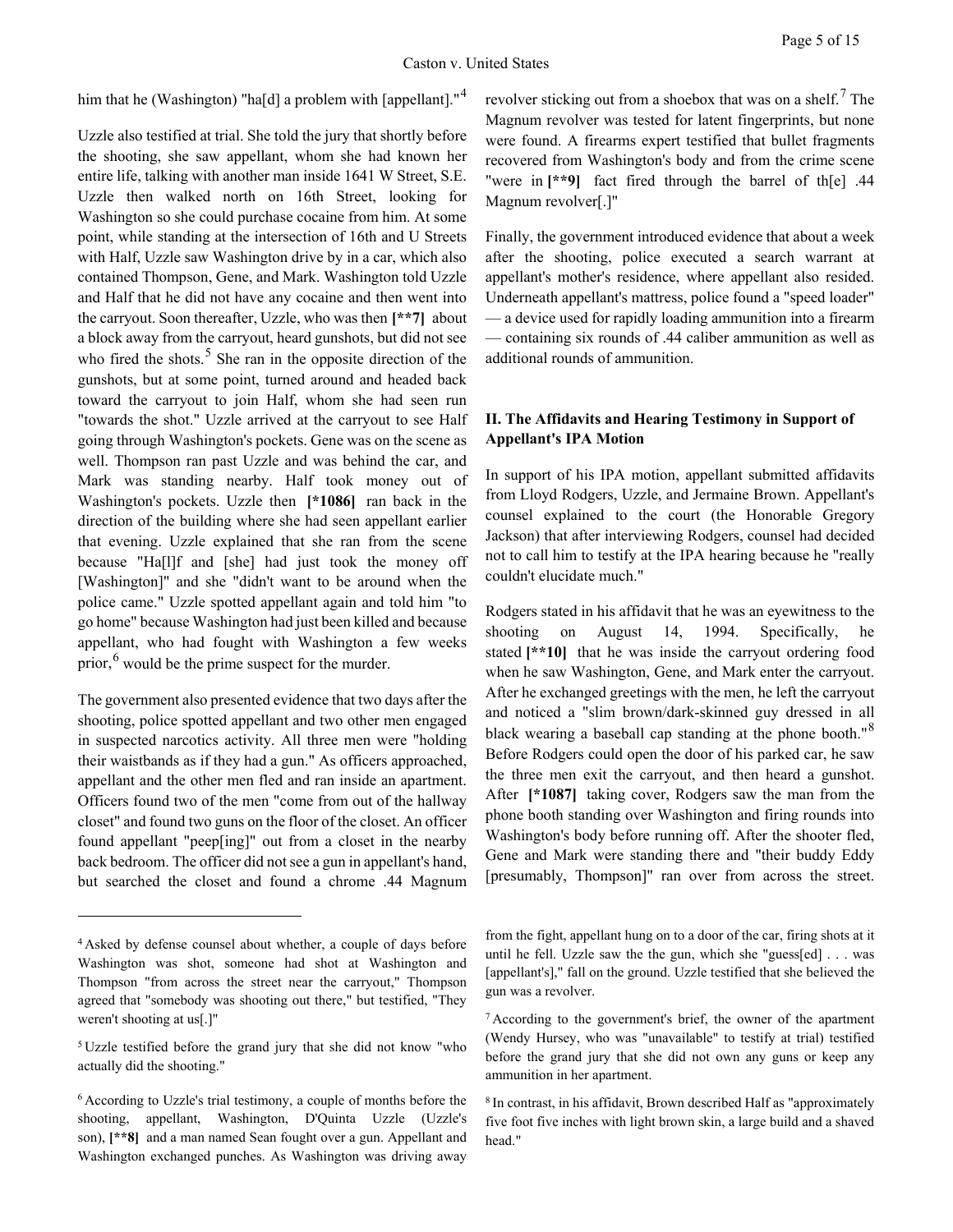According to Rodgers, "they" told him that the person who had shot Washington was Half. Rodgers stated in addition, "I know without a shadow of a doubt that the guy I saw commit this was not Joel Caston."

Uzzle, Brown, and appellant all testified at the hearing on appellant's IPA motion. Uzzle testified that, on the evening of the shooting, she was speaking with **[\*\*11]** Washington about buying some cocaine when Half interrupted the conversation and began arguing with Washington about Uzzle's "having [had] sex with [Washington]."<sup>[9](#page-5-0)</sup> According to Uzzle, Washington "pulled a gun out on Half[.]" Half retreated after Uzzle told the men that they needed to "cut that out," but Uzzle heard him say that "this wasn't the end of it, that he'll be back." Uzzle interpreted Half's words as meaning that Half "was going to get [Washington] for pulling [a] gun on him." Uzzle testified that Half then "ran up the street" toward where she and Half lived, and that she "knew he was running to go get a gun[.]" A little while later, Uzzle heard gunshots coming from the direction in which Half had run. When Uzzle ran in that direction and arrived on the scene, she saw Half putting a gun inside his pants as he stood over Washington's body, went through Washington's pockets, and took money and drugs.<sup>[10](#page-5-1)</sup> Half then ran off and Uzzle followed him. While running back to her residence, Uzzle saw appellant (whom she regarded as a son and referred to as her "nephew," although he was not related by blood) about four or five blocks from the scene of the murder.<sup>[11](#page-5-2)</sup> She did not see appellant "near  $[**12]$ " the murder," and she testified that there was "no way that he could have . . . left from the scene of the crime" and arrived at where she saw him blocks away unless he was "Superman." Uzzle told appellant that he should go home because Washington had just been shot and appellant would be the "first one . . . blamed" because of the fight he and Washington had had two weeks earlier. Appellant was "surprised" to hear about the shooting.<sup>[12](#page-5-3)</sup> Later in the evening, when Uzzle and Half were both in their home again, Uzzle asked Half what he had done, and Half responded, "I killed him, don't worry about it, he's dead."<sup>[13](#page-5-4)</sup>

 $\overline{a}$ 

Uzzle testified that Half subsequently was killed and that she was told that Washington's brother "killed Half for killing [Washington]." Uzzle relocated to Louisiana after Half's death because she was "scared that [Washington's brother] was going to come looking **[\*1088]** for [her] [be]cause [she] knew that he had killed Half."

Uzzle testified that after she moved to Louisiana, she had contact with appellant's family a "couple of times," six or seven years after appellant's trial, and, at some point, talked with some of appellant's family members about what she knew about the murder and Half's role in it. She had ceased having contact with them for many years because she had been a government witness. She testified that she did not tell the police about what Half did because she was afraid she could go to jail for helping to smoke the cocaine and spend the money Half took from Washington. **[\*\*14]** She further testified that she did not tell the police that Half shot Washington, even though she knew that appellant was suspected of the murder, because she believed that telling the police that appellant was blocks away and could not have been the shooter "would have been enough for them not to lock him up." She also agreed that her 30 or 40 years of substance abuse on and off had affected her memory "[a] whole lot."

Brown testified at the IPA hearing that on August 14, 1994, when he was fifteen years old and when it was dark outside, he was walking toward his uncle's house after leaving a friend's home where he had been playing video games, when he saw Half, whom he knew from "hang[ing] out" at the carryout, "shooting off at some people" ("probably — like three males and one girl") who were "coming outside the carryout."<sup>[14](#page-5-5)</sup> At one point Brown testified that Half was "not even like five feet away from" the carryout door when he started shooting, but at another point agreed that Half was about 17 feet away from the carryout door when he started shooting. Brown saw "sparks come out" and saw a man fall. Brown testified on direct that he did not see Half do anything further with the gun and did **[\*\*15]** not see anything else Half did while the man was

<span id="page-5-4"></span><span id="page-5-3"></span><span id="page-5-0"></span><sup>&</sup>lt;sup>9</sup> This testimony was in contrast to Uzzle's grand jury testimony that Half did not "do any talking at that time." Also at trial, Uzzle answered, "No" to the question, "Isn't it a fact that Ha[l]f was upset with [Washington] because he tried to get some cocaine from you and he refused?" **[\*\*13]** 

<span id="page-5-5"></span>At trial, Uzzle testified that Washington was in a car at the time of the conversation; during the IPA hearing, she testified that Washington was on foot.

<span id="page-5-1"></span><sup>&</sup>lt;sup>10</sup> This was in contrast to Uzzle's grand jury testimony that she and Half "walked across the street together over to the body."

<span id="page-5-2"></span><sup>&</sup>lt;sup>11</sup> Unlike in her grand jury and trial testimony, Uzzle testified that she saw appellant that evening only after the shooting.

<sup>&</sup>lt;sup>12</sup> At trial, too, Uzzle testified that appellant was "surprised" to hear of the shooting.

<sup>&</sup>lt;sup>13</sup> Uzzle also testified that Half was murdered not long after the shooting; The court noted that Half died in March 1995 (before appellant's trial).

<sup>&</sup>lt;sup>14</sup> Brown acknowledged that he had convictions for possession with intent to distribute cocaine while armed, possession of a firearm during a crime of violence, unlawful possession of ammunition, possession of an unregistered firearm, carrying a pistol without a license, escape from an institution, destruction of property, unauthorized use of a motor vehicle, and motor vehicle unlawful taking, and also had a Bail Reform Act conviction.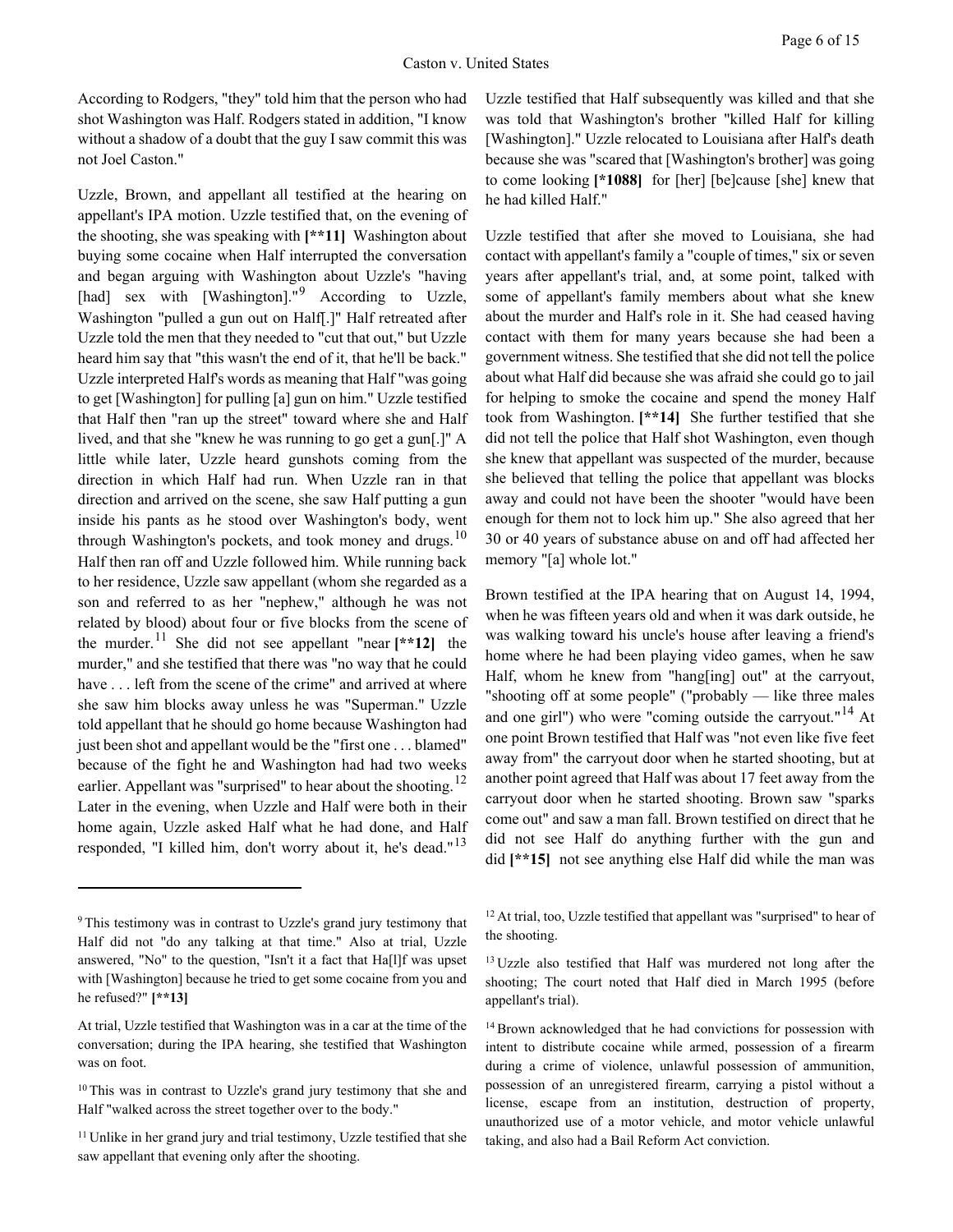on the ground. On cross-examination, however, asked about the statement in his affidavit that he rose up from behind the car he was hiding behind and watched Half walk up and fire more shots at the man,  $15$  Brown testified that when Half was shooting, "he's still walking up on him. Not like he's just standing there."<sup>[16](#page-6-4)</sup> Brown further testified that he ducked behind a car after seeing the shooting, but ran when he saw Half coming his way. When Brown went to his uncle's house and reported to his uncle and mother what he had seen, his mother told him to say nothing about it. Brown told no one else about what he had seen and did not return to the neighborhood. Brown testified that he did not know appellant "back then," that he did not know who appellant was prior to his walking into the courtroom, and that he became involved in this matter only after reconnecting with appellant's niece Rashida in 2009, after running into her at the "food stamp place"; Rashida and Brown had been close friends during the 1992-94 period, but, according to Brown, he had not seen her since then. When Rashida and Brown saw each other in 2009, she asked Brown why he had  $[**16]$  stopped coming to the neighborhood, and **[\*1089]** he told her about the shooting he had witnessed at the carryout. Appellant's sister thereafter showed Brown a photograph of appellant, and Brown told her that appellant was not at the scene of the shooting. After speaking with appellant's sister, Brown spoke with an investigator, who typed the affidavit for his signature.

Appellant, who did not testify during his trial, was the final witness at the  $[**17]$  $[**17]$  $[**17]$  IPA hearing.<sup>17</sup> He denied being present when Washington was murdered, denied playing any role in the murder, and denied having any contact with the firearm reportedly used in the shooting. He also testified that his altercation with Washington a few months prior to the shooting was a mere "verbal dispute." Appellant further testified that he did not recall any conversation with Uzzle about the potential that he would be a suspect in Washington's murder. He explained that he was one of a number of men in the neighborhood who were "allowed to hang out" in the apartment where police found him and the alleged murder weapon; that Half was one of the men who hung out there and was there, in the back bedroom, on August 16, 1994, the day police found

 $\overline{a}$ 

the alleged murder weapon in a closet in the apartment's back room; and that he (appellant) was not in a closet in that bedroom. He further testified that he had never met Brown before seeing him in the courtroom. As to Uzzle, appellant testified that he first learned that she had been at or near the scene of the murder when she testified at trial. He acknowledged that after his arrest, he did not try to contact her or ask his lawyer, family, or **[\*\*18]** anyone else to contact her before or during trial or prior to 2009.

After the IPA hearing, the Superior Court judge issued a written order explaining as to each of the witnesses why his or her testimony did not warrant a new trial. We discuss the court's reasoning in Parts IV and V below.

### <span id="page-6-0"></span>**III. Applicable Law**

In relevant part,  $HNI$ <sup> $\left\{\right\}$ </sup> the IPA provides that "at any time," "[a] person convicted of a criminal offense in the Superior Court . . . may move the court to vacate the conviction or to grant a new trial on the grounds of actual innocence based on new evidence." *[D.C. Code §§ 22-4135 \(a\)](https://advance.lexis.com/api/document?collection=statutes-legislation&id=urn:contentItem:5CC4-MNR1-6NSS-B3WX-00000-00&context=1000516)* and *[\(b\)](https://advance.lexis.com/api/document?collection=statutes-legislation&id=urn:contentItem:5CC4-MNR1-6NSS-B3WX-00000-00&context=1000516)* (2012 Repl.).<sup>[18](#page-6-6)</sup> The motion must "set forth specific, non-conclusory facts" and must identify the specific new evidence, establish how it demonstrates the movant's actual innocence, and establish why the evidence is "not cumulative or impeaching."  $\oint$  22-4135 (c)(1)-(3). As relevant in this case, "new evidence" is evidence that "[w]as not personally known and could not, in the exercise of reasonable diligence, have been personally known to the movant at the time of the trial or the plea proceeding[.[\]](#page-0-0)" *[D.C. Code § 22-4131 \(7\)\(A\)](https://advance.lexis.com/api/document?collection=statutes-legislation&id=urn:contentItem:5CC4-MNR1-6NSS-B3WS-00000-00&context=1000516)*.<sup>[19](#page-6-7)</sup> *[HN2](https://advance.lexis.com/api/document?collection=cases&id=urn:contentItem:5KTR-YXJ1-F04C-F09M-00000-00&context=1000516&link=clscc2)*[<sup>4</sup>] In determining whether to grant relief, **[\*\*19]** the trial court "may consider any relevant evidence, but shall consider the following: (A) The new evidence; (B) How the new evidence demonstrates actual innocence; (C) Why the new evidence is or is not cumulative or **[\*1090]** impeaching[.]" *[§ 22-4135](https://advance.lexis.com/api/document?collection=statutes-legislation&id=urn:contentItem:5CC4-MNR1-6NSS-B3WX-00000-00&context=1000516)  [\(g\)\(1\)\(A\)-\(C\)](https://advance.lexis.com/api/document?collection=statutes-legislation&id=urn:contentItem:5CC4-MNR1-6NSS-B3WX-00000-00&context=1000516)*. The motion must also include an affidavit by the movant stating, under penalty of perjury, that the movant "is actually innocent of the crime that is the subject of the motion, and that the new evidence was not deliberately withheld by the

<span id="page-6-1"></span>conviction DNA testing that are not relevant here. *See [D.C. Code §§](https://advance.lexis.com/api/document?collection=statutes-legislation&id=urn:contentItem:5CC4-MNR1-6NSS-B3WT-00000-00&context=1000516) [22-4132](https://advance.lexis.com/api/document?collection=statutes-legislation&id=urn:contentItem:5CC4-MNR1-6NSS-B3WT-00000-00&context=1000516)* and *[22-4133](https://advance.lexis.com/api/document?collection=statutes-legislation&id=urn:contentItem:5CC4-MNR1-6NSS-B3WV-00000-00&context=1000516)*.

<span id="page-6-2"></span><sup>19</sup> [HN3](https://advance.lexis.com/api/document?collection=cases&id=urn:contentItem:5KTR-YXJ1-F04C-F09M-00000-00&context=1000516&link=clscc3)<sup>[\[](#page-1-0)42]</sup> "The new evidence provision of the IPA is broader and more inclusive than the judicial test for newly discovered evidence under Super. Ct. Crim. R. 33, as the IPA specifically provides for evidence that was **[\*\*20]** known at the time of trial but could not be produced . . . . However, the diligence requirements in the IPA and Rule 33 are the same, as both require 'reasonable' or 'due' diligence." *[Bouknight, 867 A.2d at 255](https://advance.lexis.com/api/document?collection=cases&id=urn:contentItem:4FD6-KW10-0039-42WC-00000-00&context=1000516)*.

<span id="page-6-3"></span><sup>15</sup> When the prosecutor said on cross-examination, "That didn't happen, did it," Brown replied, "If I said it happened[,] it had to have happened."

<span id="page-6-7"></span><span id="page-6-4"></span><sup>&</sup>lt;sup>16</sup> As described above, Thompson testified at trial that the shooter was "steadily moving" while he was shooting, and "wasn't just standing in one spot when he was shooting" at Washington.

<span id="page-6-5"></span><sup>&</sup>lt;sup>17</sup> Appellant acknowledged on cross-examination that he had other convictions, for robbery and assault to avoid apprehension.

<span id="page-6-6"></span><sup>&</sup>lt;sup>18</sup> The IPA also contains provisions pertaining to pre- and post-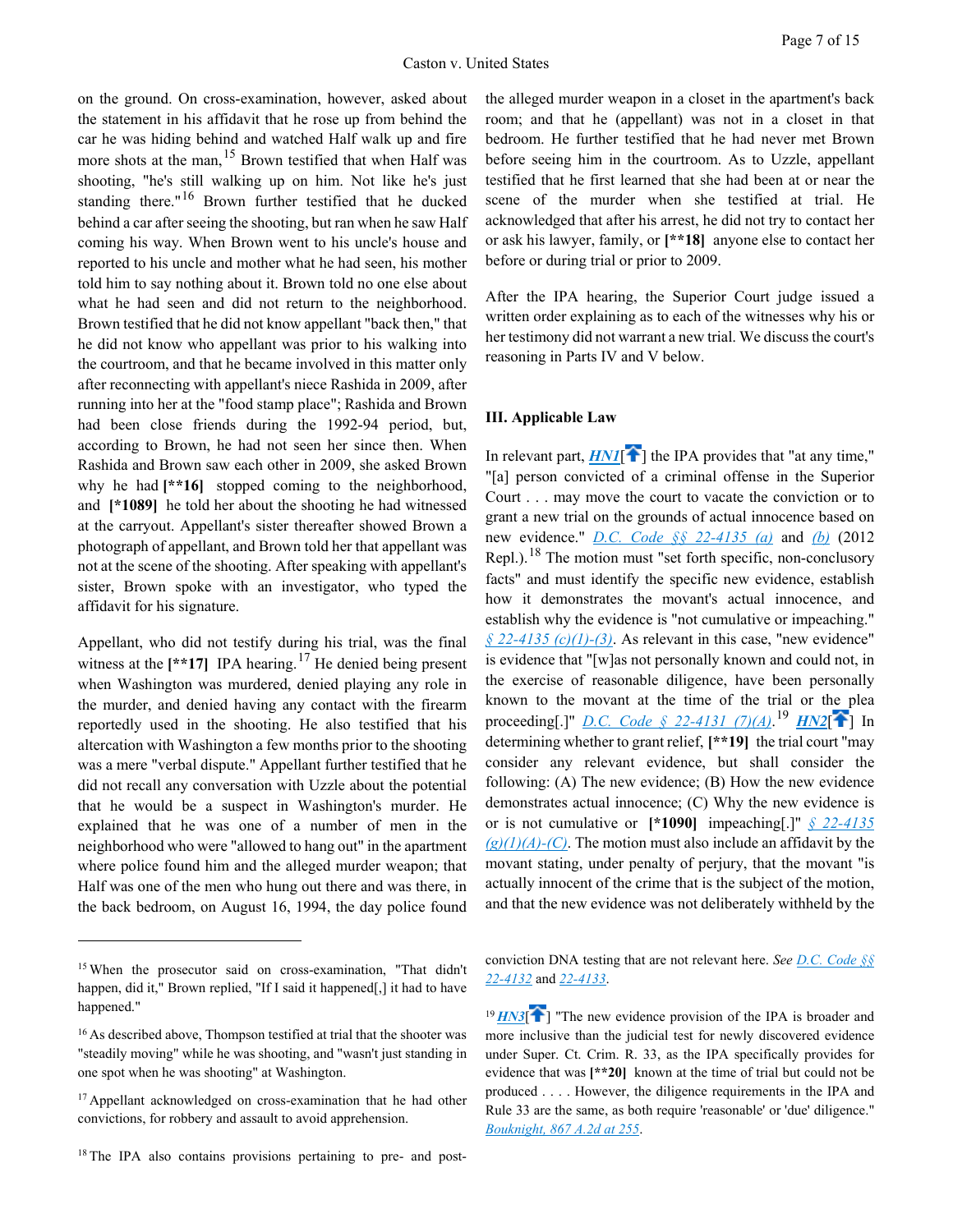movant for purposes of strategic advantage." *[§ 22-4135 \(d\)\(1\)](https://advance.lexis.com/api/document?collection=statutes-legislation&id=urn:contentItem:5CC4-MNR1-6NSS-B3WX-00000-00&context=1000516)*. If, after considering those factors, "the court concludes that it is more likely than not that the movant is actually innocent of the crime, the court shall grant a new trial."  $\frac{6}{22}$ -4135 (g)(2). If the court "concludes by clear and convincing evidence that the movant is actually innocent of the crime, the court shall vacate the conviction and dismiss the relevant count with prejudice." *[§ 22-4135 \(g\)\(3\)](https://advance.lexis.com/api/document?collection=statutes-legislation&id=urn:contentItem:5CC4-MNR1-6NSS-B3WX-00000-00&context=1000516)*.

<span id="page-7-0"></span> $H N4$ <sup>[\[](#page-1-1) $\uparrow$ </sup>] This court reviews the denial of a motion to vacate a conviction or for a new trial under the IPA for abuse of discretion. *See [Richardson, 8 A.3d at 1248](https://advance.lexis.com/api/document?collection=cases&id=urn:contentItem:51M0-2741-652G-W007-00000-00&context=1000516)*. "[W]e must give great deference to the trial court's role as the trier of fact on the ultimate issue of 'actual innocence' under the IPA, and thus we apply the clearly erroneous standard of review to the trial judge's rejection of alleged newly discovered evidence offered to prove 'actual innocence.'" *[Id.](https://advance.lexis.com/api/document?collection=cases&id=urn:contentItem:51M0-2741-652G-W007-00000-00&context=1000516) [at 1249](https://advance.lexis.com/api/document?collection=cases&id=urn:contentItem:51M0-2741-652G-W007-00000-00&context=1000516)* (citation omitted). "Accordingly, the scope of our review is narrow, both on the question whether appellant has been diligent in proffering 'new evidence' and whether that evidence establishes appellant's 'actual innocence.'" *Id.* That said, "[t]he statutory construct itself fully accommodates consideration of the [IPA] movant's credibility." *[Bouknight, 867 A.2d at 258](https://advance.lexis.com/api/document?collection=cases&id=urn:contentItem:4FD6-KW10-0039-42WC-00000-00&context=1000516)*. For that reason, this court will evaluate whether the trial court has "unnecessar[il]y and inappropriate[ly] . . . depart[ed] from that construct by recognizing [the movant's] credibility as a separate basis for [denying an IPA motion], independent of the considerations set forth by the statute." **[\*\*21]** *Id.*

### **IV. The Motion Court's Analysis**

 $\overline{a}$ 

The court found that Rodgers' proffered testimony did not qualify as "new evidence" within the meaning of the IPA because, even though Rodgers purportedly "made himself known to multiple individuals . . . on the scene at the time of the murder," appellant failed to establish "what prevented him from obtaining Mr. Rodgers' testimony sooner." The court further found that the inconsistency between Rodgers' physical description of the shooter and Brown's physical description of the shooter called into doubt the reliability of Rodgers' testimony and his "ability to perceive the events that night."

As to Uzzle's testimony, the court concluded that it, too, was not "new evidence." The court emphasized that appellant was aware by the time Uzzle testified at trial, if not before, that "she had information about this offense[,]" i.e., "first-hand knowledge of the circumstances related to the murder of Mr.

Washington." Yet, the court observed, despite appellant's "close personal and family ties" with Uzzle, "there is no indication that [he] did anything to discover at that time the purported exculpatory evidence that [Uzzle] now proffers." The court found that **[\*\*22]** "it would have taken minimal effort for [appellant] to contact Ms. Uzzle and obtain th[e] favorable testimony she now purports to offer[,]" but that the record gave no indication that either appellant or his counsel "ever attempted to contact her or obtain her testimony."

The court also found that Uzzle's affidavit and IPA hearing testimony constituted — "at best" — "[i]mpeachment evidence [that] alone is insufficient to establish a claim for relief under the IPA." In addition, citing inconsistencies between Uzzle's trial and IPA hearing testimony, the court found that her hearing testimony was "not sufficiently credible to show that 'it is more likely than not that [appellant] is actually innocent[.] $^{\prime\prime\prime}$ <sup>[20](#page-7-1)</sup>

**[\*1091]** The court was satisfied that Brown's testimony sufficed as new evidence, **[\*\*23]** finding "nothing to suggest that the exercise of due diligence would have identified Mr. Brown any sooner." However, the court found that appellant had not shown that Uzzle's and Rodgers' testimony, "along with that of Mr. Brown[,] is more than mere impeachment evidence[.]" In addition, the court focused on the "inconsistent and contradicted accounts" set out in Brown's affidavit and his hearing testimony, matters that the judge said "seriously undermine [Brown's] credibility" and that led the judge to conclude that the affidavit and testimony "do not show 'actual innocence.'"

The court first took note of the contradiction between Brown's and Rodgers' physical descriptions of the shooter. See *supra* note 8. The court then catalogued the internal inconsistencies between Brown's affidavit and hearing testimony. The court noted that Brown's affidavit states that the shooting occurred "sometime between 10 a.m. and 12 p.m.[,]" but testified at the hearing that the shooting occurred at night. The court also characterized Brown's affidavit as stating that he "wanted to stop at the [c]arryout," a (purported) statement that conflicted with Brown's hearing testimony that he "didn't intend to stop" at the **[\*\*24]** carryout, but instead, "was intending to keep moving." The court next cited Brown's affidavit statement that he saw Half shoot at a group of males exiting the carryout, which the judge contrasted with Brown's hearing testimony about shots fired at "three males and one girl" coming out of the carryout.<sup>[21](#page-7-2)</sup> The court also noted that Brown stated in his

<sup>21</sup> At trial, Thompson testified that when Washington, Gene and Mark

<span id="page-7-2"></span><span id="page-7-1"></span><sup>&</sup>lt;sup>20</sup> The court noted that Uzzle's first mention of the altercation between Washington and Half on the night of the shooting came in her affidavit and IPA hearing testimony, a "critically significant fact[]" that she could not have simply overlooked had it been true. The court also

observed that, in her grand jury and trial testimony, Uzzle denied ever seeing Half with a gun, but claimed the opposite in her affidavit and hearing testimony.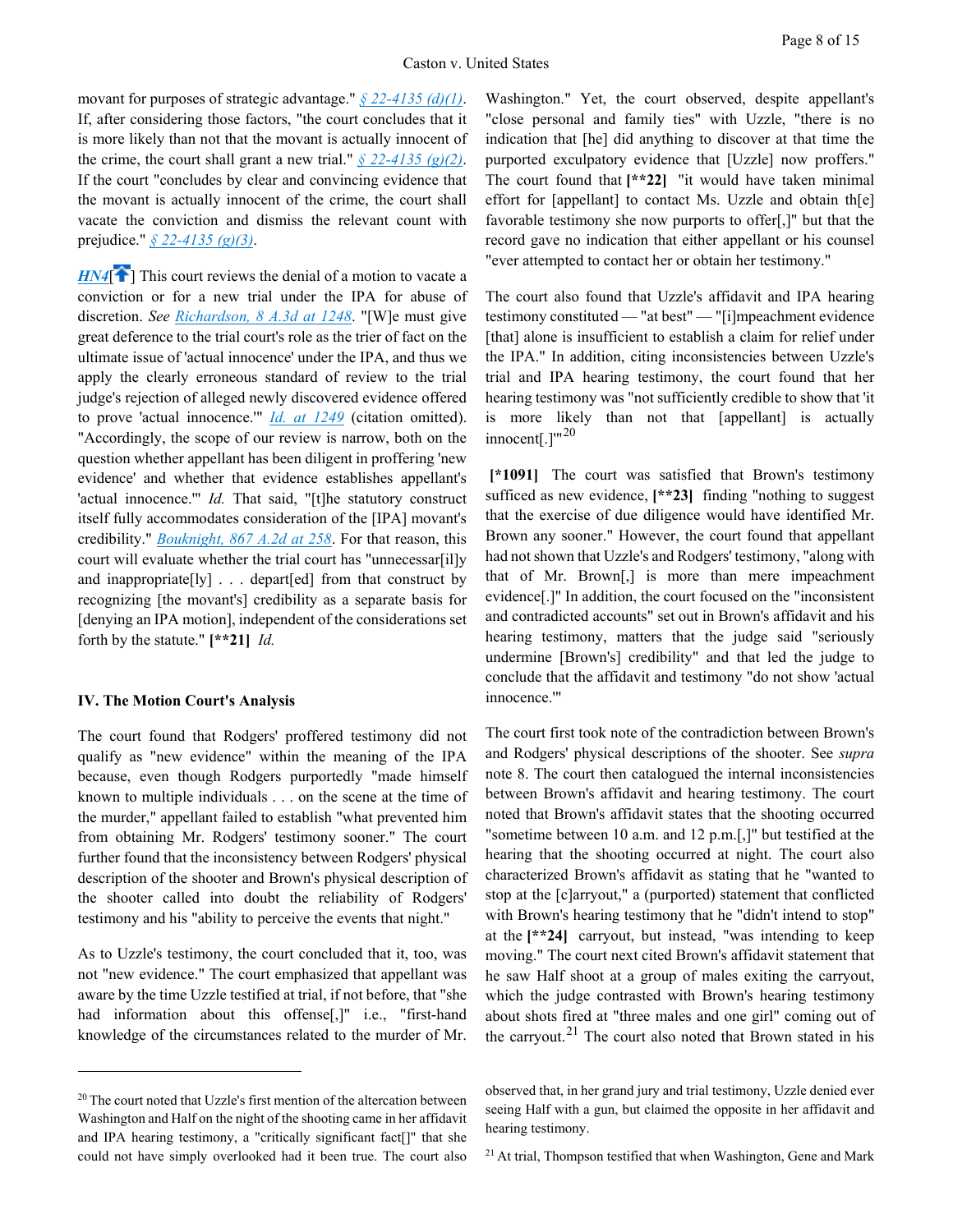affidavit that he saw Half walk over to Washington after the initial shots and fire multiple rounds into his body, but (as described by the judge) testified at the hearing that "after the initial shots,  $\dots$  everyone, including [Half], fled the scene."<sup>[22](#page-8-1)</sup> Finally, the court cited Brown's affidavit statement that "[l]ater in my life I met Joel Caston[,]" a statement the court contrasted to Brown's hearing testimony that (as the court put it) he "had never met [appellant]." The court found that Brown's inconsistent and contradicted accounts "fail[ed] to turn the heavy weight of evidence produced at trial in favor of [appellant's] innocence."

The court found that appellant's hearing testimony was "significantly inconsistent with that of his proffered witnesses and grossly undermine[d] the credibility of their affidavits and hearing testimony." $^{23}$  $^{23}$  $^{23}$  The court stated in addition that appellant's **[\*1092]** "self-serving" testimony "does not sway the [c]ourt towards finding [appellant] or any of his 'newly found witnesses' credible."[24](#page-8-3)

### **V. Appellant's Arguments**

 $\overline{a}$ 

Appellant raises a number of challenges to the court's ruling. He does not challenge the court's conclusion as to the Rodgers affidavit. As to Uzzle, however, appellant argues that the court erred in concluding that her evidence was not "new" and that it was "merely impeaching and not credible." He also argues that the court's rejection of Brown's testimony "solely because of unsupported  $[**27]$  or insignificant inconsistencies between his affidavit and testimony, [was] clear error." He further contends that the court erroneously failed to consider how appellant's testimony demonstrates actual innocence and erred in rejecting it on the ground that it was "inconsistent with Uzzle's testimony about insignificant events prior and subsequent to the murder." In addition, appellant argues that the court "erroneously assumed that the evidence at trial was

'heavy.'" Finally, appellant argues that the court "erroneously required each piece of [appellant's] evidence to alone prove his actual innocence without regard to other evidence in the case[.]" More specifically, appellant argues that when the sworn accounts from appellant's proffered witnesses are taken together, they have "more credibility than the trial court took into account," and appellant's claim of actual innocence is strengthened. For the reasons discussed below, we conclude that some, but not all, of appellant's arguments have traction.

## **VI. Analysis**

## A. *Appellant's diligence with respect to Uzzle and the court's ruling that Uzzle's evidence was not credible*

<span id="page-8-0"></span>As described above, Uzzle's trial testimony was to the effect that **[\*\*28]** she had first-hand knowledge about the murder scene and aftermath, and appellant confirmed at the IPA hearing that he did not try to contact Uzzle or ask anyone else to contact her at any time during the trial.  $H\overline{NS}$   $\cap$  Our case law "hold[s] individuals asserting their right to relief on the basis of new evidence to a high standard of diligence in discovering that evidence." *[Richardson, 8 A.3d at 1249](https://advance.lexis.com/api/document?collection=cases&id=urn:contentItem:51M0-2741-652G-W007-00000-00&context=1000516)*. The factual record and our case law fully support the court's conclusion that appellant did not exercise the requisite due diligence with respect to Uzzle. We held in *Richardson* that where it "came to light on the first day of trial" that a witness had relevant information about facts surrounding the charged crime, the "exercise of due diligence should have caused appellant to attempt to speak with [the witness] immediately upon learning of her connection[.]" *[Id.](https://advance.lexis.com/api/document?collection=cases&id=urn:contentItem:51M0-2741-652G-W007-00000-00&context=1000516) [at 1249](https://advance.lexis.com/api/document?collection=cases&id=urn:contentItem:51M0-2741-652G-W007-00000-00&context=1000516)*. The fact that Uzzle's trial testimony did not reveal that she might know who the shooter was, is "a lame excuse for appellant's failure to make any effort to contact" her, *[id. at 1250](https://advance.lexis.com/api/document?collection=cases&id=urn:contentItem:51M0-2741-652G-W007-00000-00&context=1000516)*, where she professed to have been on the scene in the immediate aftermath of the shooting (when Half was going through

<sup>24</sup> The court did not discuss whether appellant's testimony was new evidence, but acted well within its discretion **[\*\*26]** in determining not to rely on appellant's testimony as a basis for relief. Appellant testified during the IPA hearing that he did not testify at his trial on advice of counsel. Thus, he made a strategic decision not to testify, thereby "deliberately withh[olding,] . . . for purposes of strategic advantage[,]" *[D.C. Code § 22-4135 \(d\)\(1\)](https://advance.lexis.com/api/document?collection=statutes-legislation&id=urn:contentItem:5CC4-MNR1-6NSS-B3WX-00000-00&context=1000516)*, his exculpatory account that he was never in the closet with the alleged murder weapon that police recovered, and that Half was in the back bedroom where the gun was found. Even if appellant's account at the IPA hearing was truthful, "his deliberate strategy of withholding from the jury a truthful account" amounted to deliberate withholding under *[§ 22-4135\(d\)\(1\)](https://advance.lexis.com/api/document?collection=statutes-legislation&id=urn:contentItem:5CC4-MNR1-6NSS-B3WX-00000-00&context=1000516)*, and thus his account does not constitute "new evidence" that can satisfy the prerequisite for relief under the statute. *[Bouknight, 867](https://advance.lexis.com/api/document?collection=cases&id=urn:contentItem:4FD6-KW10-0039-42WC-00000-00&context=1000516)  [A.2d at 254](https://advance.lexis.com/api/document?collection=cases&id=urn:contentItem:4FD6-KW10-0039-42WC-00000-00&context=1000516)*.

<span id="page-8-3"></span>exited the carryout, there were two other people whom he did not know near the front door of the carryout.

<span id="page-8-1"></span><sup>22</sup> Actually, Brown testified that after the man who had **[\*\*25]** been shot fell to the ground, Brown "ducked behind the car" and did not "see anything further that Half did while the person was on the ground"; and that "[e]verybody just like start running and the people was trying to help . . . the man but once I seen Half on my way I ran the opposite way." Brown's testimony does suggest *both* that *everybody* ran *and* that some people stayed to help the fallen man; the testimony possibly meant that the gunshots caused everyone to run for cover briefly but that some people then came to assist the victim.

<span id="page-8-2"></span><sup>&</sup>lt;sup>23</sup> The Order referred to inconsistencies between appellant's testimony and that of his proffered "witnesses" (plural), but specifically discussed only inconsistencies between appellant's and Uzzle's accounts.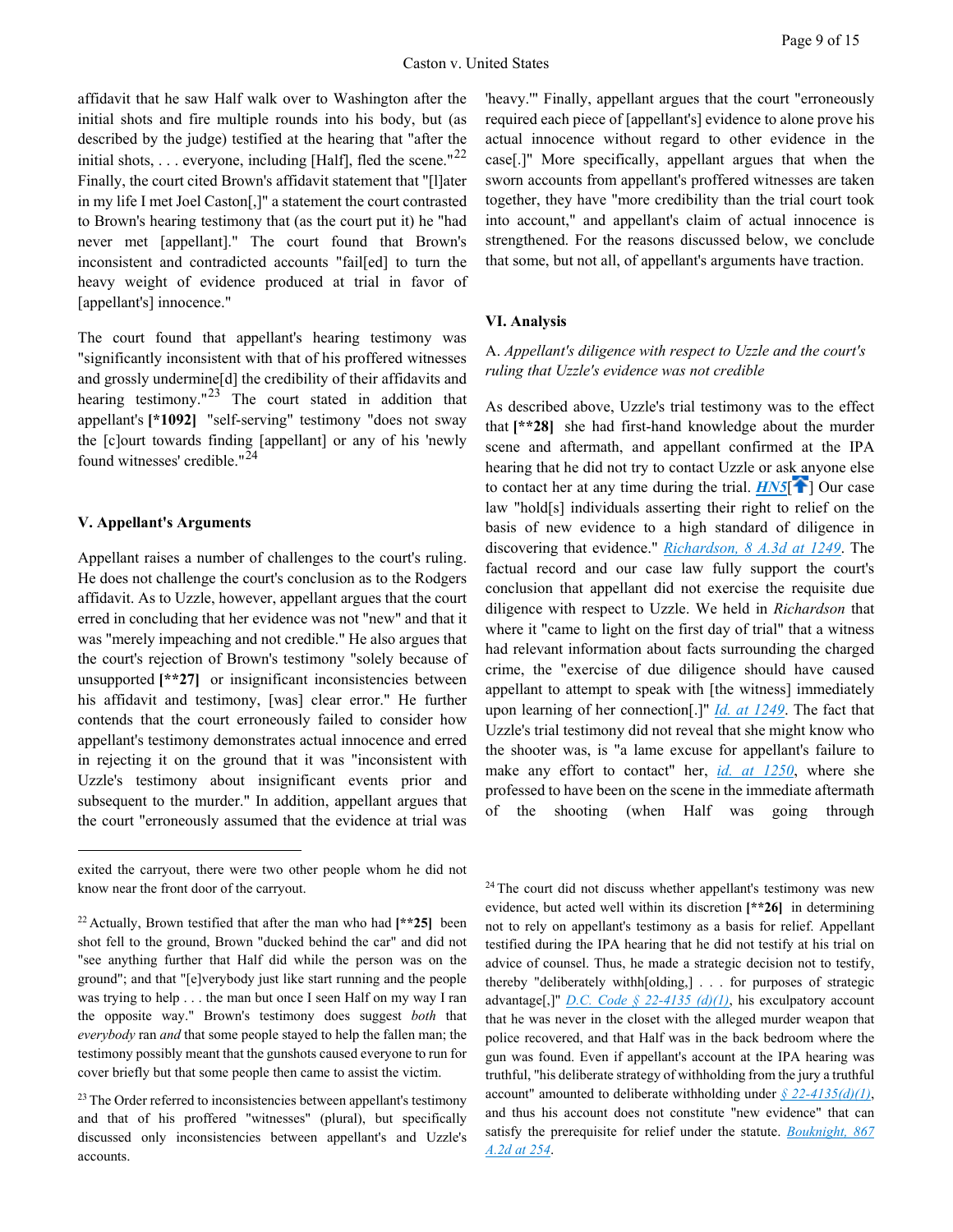Washington's  $[ *1093]$  pockets), <sup>[25](#page-9-2)</sup> and where appellant's trial counsel actually pursued a **[\*\*29]** line of questioning about whether Half "was upset with [Washington]" before the shooting. Especially given our deferential and narrow standard of review on the question whether appellant has been diligent in proffering "new evidence," we can find no erroneous exercise of discretion in the court's conclusion regarding appellant's efforts with respect to Uzzle.[26](#page-9-3)

<span id="page-9-0"></span>We also defer to the court's determination about the credibility of Uzzle's hearing testimony, because "witness recantations in general are properly viewed with great suspicion." *[Turner v.](https://advance.lexis.com/api/document?collection=cases&id=urn:contentItem:5G68-5V61-F04C-F001-00000-00&context=1000516)  [United States, 116 A.3d 894, 927 \(D.C. 2015\)](https://advance.lexis.com/api/document?collection=cases&id=urn:contentItem:5G68-5V61-F04C-F001-00000-00&context=1000516)* (internal quotation marks omitted); *see also [Johnson v. United States,](https://advance.lexis.com/api/document?collection=cases&id=urn:contentItem:54J4-7161-F04C-F021-00000-00&context=1000516)  [33 A.3d 361, 371 \(D.C. 2011\)](https://advance.lexis.com/api/document?collection=cases&id=urn:contentItem:54J4-7161-F04C-F021-00000-00&context=1000516) [HN6](https://advance.lexis.com/api/document?collection=cases&id=urn:contentItem:5KTR-YXJ1-F04C-F09M-00000-00&context=1000516&link=clscc6)*[\[](#page-1-3) ] ("Recanting affidavits and witnesses are looked upon with the utmost suspicion[,]" and the trial court acts within its authority in rejecting a recantation as not credible (internal quotation marks omitted)). We are satisfied that the court reasonably found that Uzzle's hearing-testimony recantation (e.g., of her grand jury testimony that she did not know who shot Washington, and that Half said nothing to Washington when Half and Uzzle saw Washington before the shooting) was not credible. Although Uzzle claimed that she did not testify about Half's role previously because she did not want to go to jail for having shared in what Half plundered from Washington's pockets, she gave no reason why — when Half was already dead — she could not have testified about [\*\*31] Half's putative confession and his motive for taking revenge against Washington without implicating herself. $27$  As the court put it, Uzzle gave no satisfactory explanation for her omission of "critically significant facts" at

 $\overline{a}$ 

<span id="page-9-6"></span><span id="page-9-4"></span><sup>27</sup> Moreover, as described above, Uzzle actually admitted at trial to having participated with Half in stealing Washington's money.

<span id="page-9-5"></span>28 Appellant relies on *[People v. Deacon, 96 A.D.3d 965, 946 N.Y.S.2d](https://advance.lexis.com/api/document?collection=cases&id=urn:contentItem:55XP-DXV1-F04J-73C1-00000-00&context=1000516)  [613 \(N.Y. App. Div. 2012\)](https://advance.lexis.com/api/document?collection=cases&id=urn:contentItem:55XP-DXV1-F04J-73C1-00000-00&context=1000516)*, in which the court stated that "[w]hile trial.[28](#page-9-5)

**[\*1094]** Appellant contends, however, that the court should not have dismissed Uzzle's hearing-testimony account by viewing it "in isolation." We agree that it is not proper for a court evaluating a claim of actual innocence to evaluate each piece of evidence in isolation in a manner that (as appellant puts it) "require[s] each piece of evidence to alone prove [the defendant's] actual innocence without regard to other evidence in the case[.]" But appellant's argument goes further. He contends that when Uzzle's testimony about Half's motive, appellant's testimony that Half was in the room with the murder weapon, and Brown's testimony that he saw Half shoot Washington, are taken together, Uzzle's motive evidence has "far more credibility than the trial court took into account." An appropriate generic response to this argument is perhaps that an accumulation of multiple witnesses' discredited testimony has no more strength than a single witness's discredited testimony (because, as one court put it in mathematical terms to make a similar point, "any number multiplied by zero is  $[**33]$  still zero<sup>"[29](#page-9-6)</sup>). Just as a defendant cannot rely on properly discredited testimony to bolster the reliability of other evidence he has put forward, he cannot rely on that other evidence to bolster properly discredited testimony.

<span id="page-9-1"></span>More to the point in the present context, this court has held that  $HNT$ <sup>[\[](#page-1-4)2]</sup> "[w]hen a convicted person moves for a new trial under [the IPA] by submitting [evidence] of a government witness purporting to recant h[er] trial testimony,  $\ldots$  if the judge reasonably finds the recantation to be not credible, that determination properly '*ends the inquiry*[.]'" *[Bell v. United](https://advance.lexis.com/api/document?collection=cases&id=urn:contentItem:4FY4-JBF0-0039-4340-00000-00&context=1000516)* 

recantation evidence is considered to be the most unreliable form of evidence, its credibility may be established if certain factors are present, including its inherent believability, the demeanor of the recanting witness, the existence of corroborating evidence, the reasons offered for the recantation of the previous testimony, the relationship between the recanting witness and the defendant, and the importance of facts established at trial as reaffirmed in the recantation." *[Id.](https://advance.lexis.com/api/document?collection=cases&id=urn:contentItem:55XP-DXV1-F04J-73C1-00000-00&context=1000516) [at 618](https://advance.lexis.com/api/document?collection=cases&id=urn:contentItem:55XP-DXV1-F04J-73C1-00000-00&context=1000516)* (citation and internal quotation marks omitted). In explaining in that case why the witness's recantation had an "aura of believability," the *Deacon* court emphasized that "there appear[ed] to be no relationship between [the recanting witness] and the defendant of a nature that would motivate [the witness] to inappropriately **[\*\*32]** come to the defendant's aid." *Id.* Here, by contrast, Uzzle had known appellant all his life and regarded him as a son or nephew.

<sup>29</sup>*[Gudino v. Allison, No. 1:10-CV-01310-AWI, 2013 U.S. Dist. LEXIS](https://advance.lexis.com/api/document?collection=cases&id=urn:contentItem:582H-PKF1-F04C-T338-00000-00&context=1000516)  [44543, 2013 WL 1281620, at \\*18 \(E.D. Cal. Mar. 27, 2013\)](https://advance.lexis.com/api/document?collection=cases&id=urn:contentItem:582H-PKF1-F04C-T338-00000-00&context=1000516)*; *see also [Stephenson v. Connecticut, 639 F. App'x 742, 745 \(2d Cir. Feb. 24,](https://advance.lexis.com/api/document?collection=cases&id=urn:contentItem:5J58-K611-F04K-J0ND-00000-00&context=1000516)  [2016\)](https://advance.lexis.com/api/document?collection=cases&id=urn:contentItem:5J58-K611-F04K-J0ND-00000-00&context=1000516)* (letter from witness retracting certain portions of his trial testimony "must first be found credible for it to be relevant to the question whether or not, in concert with the other evidence . . . , it presents a compelling case of innocence").

<span id="page-9-2"></span><sup>&</sup>lt;sup>25</sup> As already described, Uzzle testified at trial that when she saw Washington's body on the ground a couple of minutes after she heard shots, Gene, Mark, Thompson, and Half were all on the scene.

<span id="page-9-3"></span><sup>&</sup>lt;sup>26</sup> Appellant did not establish at the IPA hearing that Uzzle would have withheld the exculpatory evidence in a pre- or mid-trial interview with the defense or that she would have refused to talk with the defense altogether. And while appellant could have asked Uzzle about those matters at the IPA hearing, he did not. This record leaves us with some doubts about the court's seemingly speculative conclusion that it would have taken "minimal effort" for appellant to "obtain [from Uzzle] th[e] favorable testimony she now purports to offer[.]" However, in light of our conclusion that appellant failed to meet the IPA diligence standard with respect to **[\*\*30]** Uzzle's testimony, as well as the deference we accord to the court's determination that Uzzle's hearing testimony was not credible, we need not decide whether the court had an adequate basis for that conclusion.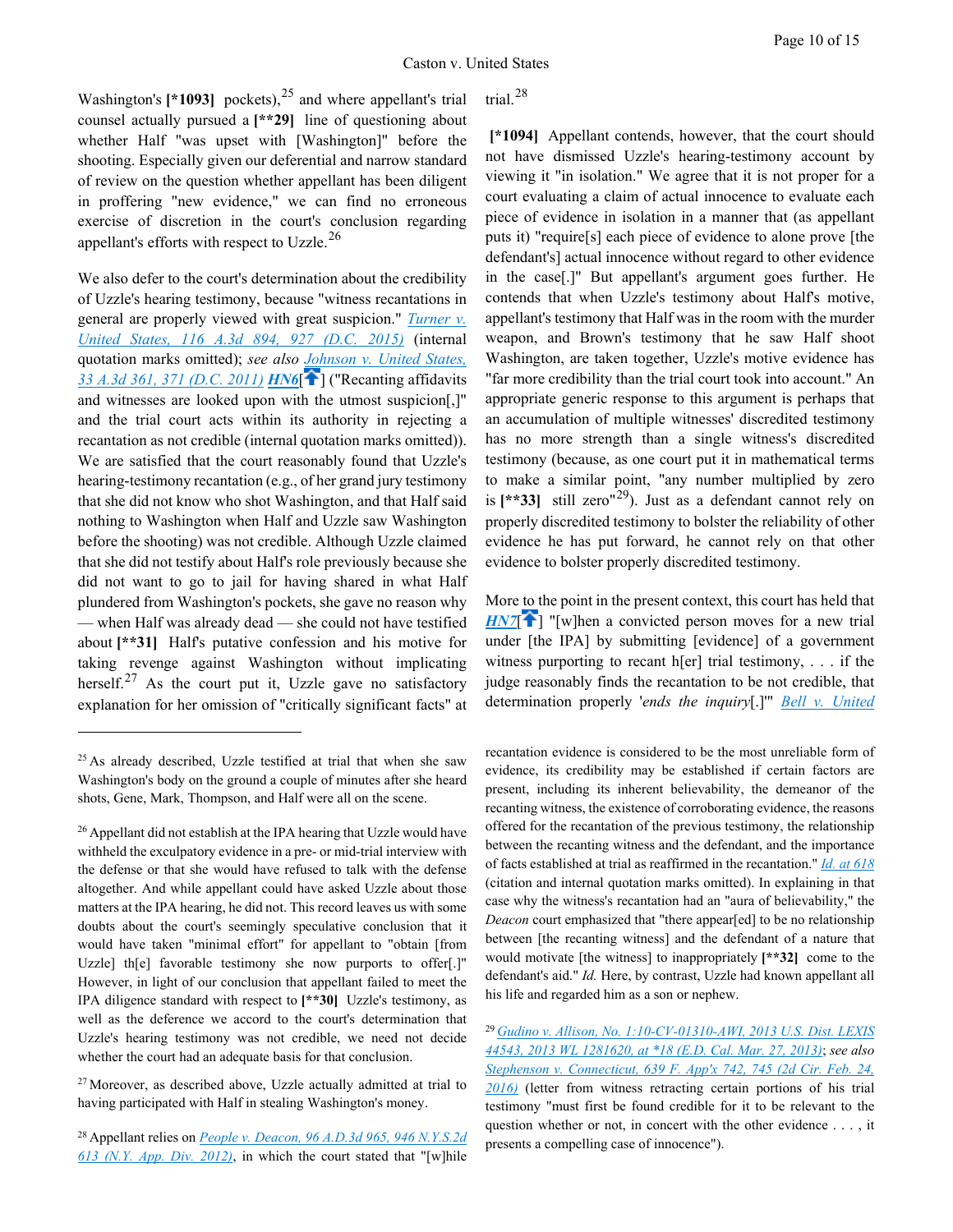*[States, 871 A.2d 1199, 1201-02 \(D.C. 2005\)](https://advance.lexis.com/api/document?collection=cases&id=urn:contentItem:4FY4-JBF0-0039-4340-00000-00&context=1000516)* (emphasis added); *see also [Turner, 116 A.3d at 927 n.94, 928-29 \(D.C.](https://advance.lexis.com/api/document?collection=cases&id=urn:contentItem:5G68-5V61-F04C-F001-00000-00&context=1000516) 2015)* (discussing the recantations by four witnesses and holding that "[w]ithout the discredited recantations, appellants' remaining new evidence was clearly not enough to overcome the government's proof of their guilt and show their actual innocence by a preponderance of the evidence"). Because *[D.C.](https://advance.lexis.com/api/document?collection=statutes-legislation&id=urn:contentItem:5CC4-MNR1-6NSS-B3WX-00000-00&context=1000516)  [Code § 22-4135 \(g\)\(1\)](https://advance.lexis.com/api/document?collection=statutes-legislation&id=urn:contentItem:5CC4-MNR1-6NSS-B3WX-00000-00&context=1000516)* expressly gives the trial court authority **[\*\*34]** to "consider any relevant evidence" in determining whether to grant relief, the court had discretion to compare the content of the discredited accounts for purposes of its analysis.[30](#page-10-3) But as the analysis in *Turner* establishes, in connection with an IPA motion, a mere accumulation of (consistent but) discredited testimony does not make it more likely than not that any of the discredited testimony is true. *[Turner, 116 A.3d at 929](https://advance.lexis.com/api/document?collection=cases&id=urn:contentItem:5G68-5V61-F04C-F001-00000-00&context=1000516)*.

### B. *The ruling that Brown's evidence was merely "impeaching"*

We cannot agree with the court's conclusion that Brown's testimony was no more than "mere impeachment evidence." It is true that Brown's testimony that Half was the shooter impeached Thompson's trial testimony that appellant was the shooter. But, if believed, Brown's testimony that he saw Half shoot Washington was also directly and completely exculpatory as to appellant — establishing that he "did not commit the crime of which he . . . was convicted," *[D.C. Code](https://advance.lexis.com/api/document?collection=statutes-legislation&id=urn:contentItem:5CC4-MNR1-6NSS-B3WS-00000-00&context=1000516)  [§ 22-4131 \(1\)](https://advance.lexis.com/api/document?collection=statutes-legislation&id=urn:contentItem:5CC4-MNR1-6NSS-B3WS-00000-00&context=1000516)*.

<span id="page-10-0"></span>**[HN8](https://advance.lexis.com/api/document?collection=cases&id=urn:contentItem:5KTR-YXJ1-F04C-F09M-00000-00&context=1000516&link=clscc8)<sup>[\[](#page-2-1)2]</sup>** While the IPA does not define the term "impeaching," implicit in our IPA case law **[\*1095]** is an understanding that evidence is merely "impeaching" [\*\*35] for IPA purposes when, if credited, it does not establish that the appellant is actually innocent. For example, in *[Richardson,](https://advance.lexis.com/api/document?collection=cases&id=urn:contentItem:51M0-2741-652G-W007-00000-00&context=1000516)* we noted that testimony (by one Croskey) proffered as "new evidence" "[a]t most . . . might have been used to impeach" the identification offered by a trial

 $\overline{a}$ 

witness, and was "not proof of [Richardson's] actual innocence," because "Croskey definitively testified that she did not see the shooter, and she did not and could not say that appellant was not the shooter[.]" *[8 A.3d at 1250](https://advance.lexis.com/api/document?collection=cases&id=urn:contentItem:51M0-2741-652G-W007-00000-00&context=1000516)*. Our case law under Rule 33 is to the same effect. *See [Prophet v. United](https://advance.lexis.com/api/document?collection=cases&id=urn:contentItem:3S48-NH40-0039-412D-00000-00&context=1000516)  [States, 707 A.2d 775, 778 \(D.C. 1998\)](https://advance.lexis.com/api/document?collection=cases&id=urn:contentItem:3S48-NH40-0039-412D-00000-00&context=1000516)* (rejecting the conclusion reached by the trial court, namely, that the affidavit from appellant's co-defendant, in which the co-defendant assumed the entire blame, was "no more than impeaching evidence," reasoning that the "affidavit proffered substantive evidence and did not merely attack the general credibility of" the government's trial witness). Other courts have similarly recognized a "pivotally important" distinction between "impeaching" (but also exculpatory) and other impeaching evidence. *See, e.g., [State v. Hunt, 443 Md. 238, 116 A.3d 477,](https://advance.lexis.com/api/document?collection=cases&id=urn:contentItem:5G7R-NN11-F04G-S003-00000-00&context=1000516)  [489 \(Md. 2015\)](https://advance.lexis.com/api/document?collection=cases&id=urn:contentItem:5G7R-NN11-F04G-S003-00000-00&context=1000516)* (explaining that a petitioner for a writ of actual innocence must do more than present "[n]ewly discovered evidence that a State's witness had a number **[\*\*36]** of convictions" implicating her "truth and veracity," or evidence that the State's witness gave "deliberately false" testimony "about inconsequential details that did [not] go to the core question of guilt or innocence"; the petitioner must present "directly exculpatory evidence on the merits"). $^{31}$  $^{31}$  $^{31}$ 

Here, Brown's testimony, if true, meant that appellant could not have been the shooter. It was error to reject it as "mere impeachment evidence."<sup>[32](#page-10-5)</sup>

### C. *The significance of inconsistencies*

The court correctly observed that Brown's hearing testimony differed in several respects **[\*\*37]** from certain statements in his affidavit. In assessing Brown's credibility, the court was certainly entitled to take into account internal inconsistencies.<sup>[33](#page-10-6)</sup> However, at least one purported inconsistency reflects the court's own loose paraphrasing of Brown's testimony.[34](#page-10-7) Also, because **[\*1096]** the record makes

<span id="page-10-5"></span><span id="page-10-3"></span> $30$  Thus, contrary to appellant's argument, the court did not err in examining appellant's testimony for its consistency *vel non* with Uzzle's testimony.

<span id="page-10-7"></span><span id="page-10-6"></span><span id="page-10-4"></span><span id="page-10-1"></span><sup>31</sup>*See also [United States v. Quiles, 618 F.3d 383, 395 \(3d Cir. 2010\)](https://advance.lexis.com/api/document?collection=cases&id=urn:contentItem:50T6-0HN1-652R-101T-00000-00&context=1000516)* (*[HN9](https://advance.lexis.com/api/document?collection=cases&id=urn:contentItem:5KTR-YXJ1-F04C-F09M-00000-00&context=1000516&link=clscc9)*[ [\]](#page-2-2) Evidence is not "merely impeaching" if "there is a strong exculpatory connection between the newly discovered impeachment evidence and the charge against the defendant"); *[Ward v. State, 221](https://advance.lexis.com/api/document?collection=cases&id=urn:contentItem:5F5Y-09D1-F04G-T007-00000-00&context=1000516)  [Md. App. 146, 108 A.3d 507, 520 \(Md. Ct. Spec. App. 2015\)](https://advance.lexis.com/api/document?collection=cases&id=urn:contentItem:5F5Y-09D1-F04G-T007-00000-00&context=1000516)* ("[E]vidence attacking the merits of inculpatory testimony should not be dismissed as 'merely impeaching,' even if it happens to be 'coincidentally impeaching.'"); *[Love v. State, 95 Md. App. 420, 621](https://advance.lexis.com/api/document?collection=cases&id=urn:contentItem:3RX4-8YY0-003G-252G-00000-00&context=1000516)  [A.2d 910, 917 \(Md. Ct. Spec. App. 1993\)](https://advance.lexis.com/api/document?collection=cases&id=urn:contentItem:3RX4-8YY0-003G-252G-00000-00&context=1000516)* ("[T]he most critical exculpatory evidence always is 'impeaching' of the State's case . . . not 'merely impeaching.'").

 $32$  The court made the same error in rejecting, as "at best" impeachment evidence, Uzzle's hearing testimony that Half had a motive to kill Washington and later confessed to the murder.

<span id="page-10-2"></span> $33$  [HN10](https://advance.lexis.com/api/document?collection=cases&id=urn:contentItem:5KTR-YXJ1-F04C-F09M-00000-00&context=1000516&link=clscc10)<sup> $\uparrow$ </sup>[\]](#page-2-3) A witness's "story itself may be so internally inconsistent . . . that a reasonable factfinder would not credit it." *[Anderson v.](https://advance.lexis.com/api/document?collection=cases&id=urn:contentItem:3S4X-C3J0-0039-N12D-00000-00&context=1000516)  [Bessemer City, 470 U.S. 564, 575, 105 S. Ct. 1504, 84 L. Ed. 2d 518](https://advance.lexis.com/api/document?collection=cases&id=urn:contentItem:3S4X-C3J0-0039-N12D-00000-00&context=1000516)  [\(1985\)](https://advance.lexis.com/api/document?collection=cases&id=urn:contentItem:3S4X-C3J0-0039-N12D-00000-00&context=1000516)*.

<sup>&</sup>lt;sup>34</sup> To wit, as described above, the court characterized Brown's affidavit as stating that he "wanted to stop by the [c]arryout," a (purported) statement that conflicted with Brown's hearing **[\*\*38]** testimony that he "didn't intend to stop" at the carryout and, instead, "was intending to keep moving." Actually, Brown's affidavit states that "on my way home I stopped at the carryout. When I made it to the carryout parking lot, I saw Haf coming from the phone booth that was located in the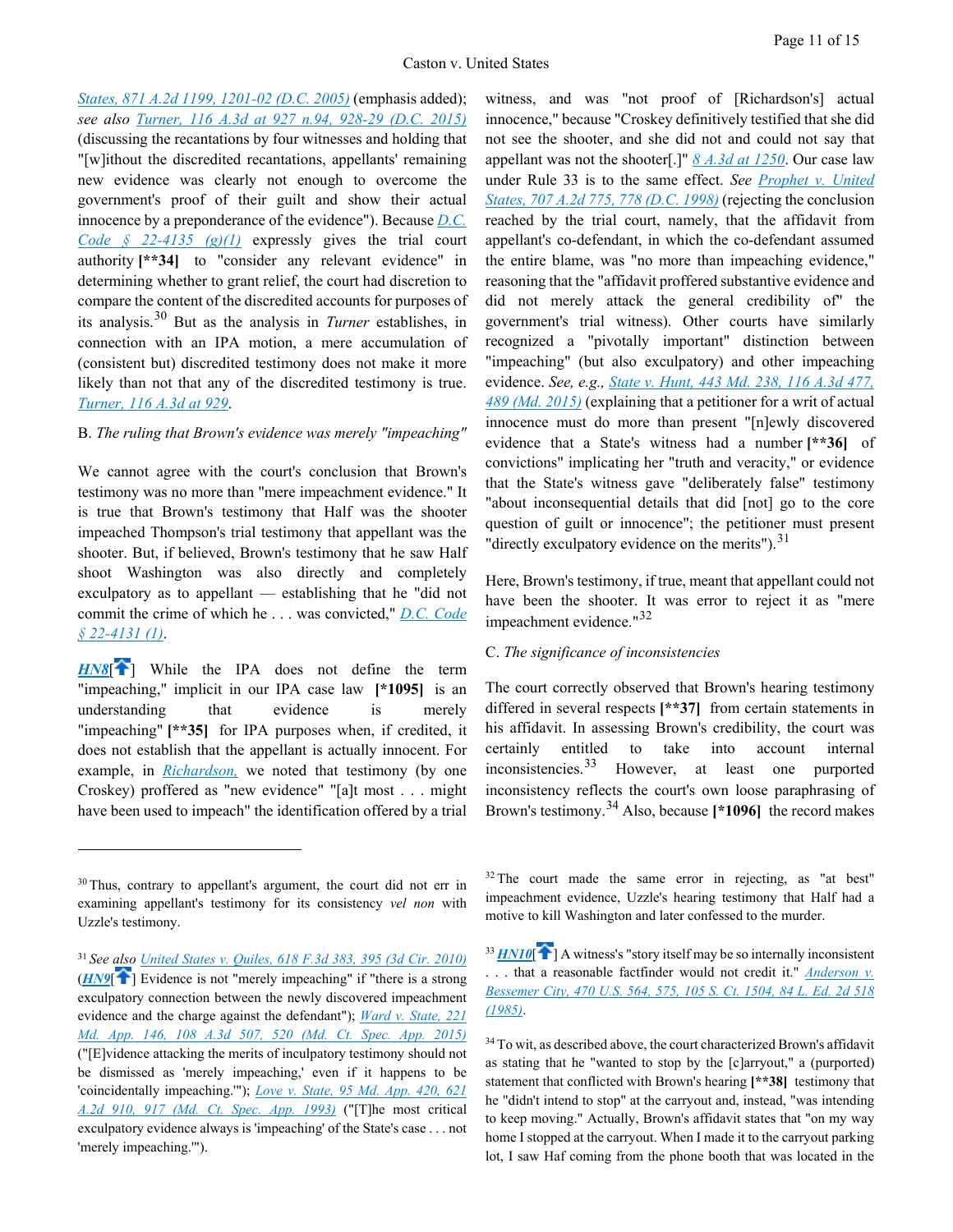clear that someone other than Brown typed his affidavit and that Brown's attention to language and detail was wanting, <sup>[35](#page-11-1)</sup> the record compelled a nuanced analysis of the inconsistencies. In addition, we are concerned that the court's assessment as to Brown may have been tainted by a failure to appreciate that Brown's evidence was not merely impeaching. We also want to be sure that the force of Brown's exculpatory testimony is not discounted solely on the basis of inconsistencies that are minor, or that pertain to inconsequential matters, or that are (or might have been, upon follow-up inquiry) explainable.

 $\overline{a}$ 

<span id="page-11-3"></span><span id="page-11-1"></span><sup>35</sup> Brown, who did not finish high school, and who explained that his "cursory [sic] writing ain't so good," testified that he neither read the affidavit with care (we note that he did not correct the "Before *it* could reach the carryout" or the "a multiple shots" mentioned *supra* in note 34) nor executed it with care (as he testified, in his signature he "ain't finish the last E" in his given name, "Jermaine," signing it "Jermain" instead). His hearing testimony also demonstrated that his use of language is far from precise. Appellant's brief cites, as one example of this, Brown's testimony that after the shooting, a young lady cried out, and "everything went AWOL." For those reasons, **[\*\*39]** even if (to give just one example) all Brown meant to say in his affidavit regarding when he first became familiar with appellant's case was that he learned of appellant when he saw a photo of appellant and spoke with appellant's sister in 2009, it does not seem implausible that he would nonetheless have signed a statement that says "[l]ater in my life I met Joel Caston." Similarly, it is not difficult to believe that Brown would not have paused over immaterial errors in the affidavit.

<span id="page-11-4"></span><span id="page-11-2"></span><sup>36</sup>*See, e.g., [Kadia v. Gonzales, 501 F.3d 817, 822 \(7th Cir. 2007\)](https://advance.lexis.com/api/document?collection=cases&id=urn:contentItem:4PKY-RXC0-TXFX-921B-00000-00&context=1000516)* ("Some of the inconsistencies [between the petitioner's testimony at the immigration hearing and the written statement that he had submitted earlier in support of his application for asylum] . . . are trivial — the sort of innocent **[\*\*40]** mistake that a person testifying about events that had occurred years earlier would be likely to make"); *[Latifi v. Gonzales, 430 F.3d 103, 105 \(2d Cir. 2005\)](https://advance.lexis.com/api/document?collection=cases&id=urn:contentItem:4HKF-6SG0-0038-X2VC-00000-00&context=1000516)* (finding error in immigration judge's adverse credibility determination premised on asylum applicant's "essentially telling three different stories [in his airport interview, credible fear interview, and hearing testimony]," because the discrepancies in the applicant's account were "far from 'significant and numerous,' but rather insignificant and trivial"); *[State](https://advance.lexis.com/api/document?collection=cases&id=urn:contentItem:414X-JJB0-0039-40YH-00000-00&context=1000516)  [v. Wilcox, 254 Conn. 441, 758 A.2d 824, 834 \(Conn. 2000\)](https://advance.lexis.com/api/document?collection=cases&id=urn:contentItem:414X-JJB0-0039-40YH-00000-00&context=1000516)* (holding that where "[e]ssentially, the differences between the victim's trial testimony and what she had told [the victim's advocate] were: (1) that she had entered the defendant's vehicle while walking down the driveway of the bar rather than in the parking lot; and (2) that she had planned on walking home from the bar, although she told [the victim's advocate] that she had asked Lawrence whether the defendant was a person from whom it would be OK to accept a ride," "the victim's statements [as memorialized by the victim's advocate] did not substantially differ from her testimony at trial"). As is reflected in two

<span id="page-11-0"></span>**[HN11](https://advance.lexis.com/api/document?collection=cases&id=urn:contentItem:5KTR-YXJ1-F04C-F09M-00000-00&context=1000516&link=clscc11)<sup>[\[](#page-2-4)4]</sup>** Courts are in general agreement that the significance of inconsistencies between a witness's pre-hearing and hearing statements is a determination of law, subject to appellate scrutiny.<sup>[36](#page-11-2)</sup> Courts also agree that the circumstances in which inconsistent statements were made, and the declarants' explanations for the inconsistencies, must be taken into account.<sup>[37](#page-11-3)</sup> "[M]inor inconsistencies and omissions will not support an adverse credibility determination." *[Zhang v. Holder,](https://advance.lexis.com/api/document?collection=cases&id=urn:contentItem:5B1M-6HN1-F04K-S1B8-00000-00&context=1000516)  [737 F.3d 501, 504 \(8th Cir. 2013\)](https://advance.lexis.com/api/document?collection=cases&id=urn:contentItem:5B1M-6HN1-F04K-S1B8-00000-00&context=1000516)* (internal quotation marks omitted).<sup>[38](#page-11-4)</sup>

of the foregoing citations and those in the immediately following footnotes, issues about the significance of inconsistencies **[\*\*41]** between a witness's pre-hearing and hearing statements seem to have arisen most often in the asylum-application context, where courts have focused on discrepancies between the written applications or interview statements of immigrants seeking asylum, and those individuals' later sworn testimony at asylum hearings.

<sup>37</sup>*See, e.g., [Kai Ting Huang v. Gonzales, 143 F. App'x 502, 504 \(3d](https://advance.lexis.com/api/document?collection=cases&id=urn:contentItem:4H4T-4FS0-0038-X4BS-00000-00&context=1000516)  [Cir. 2005\)](https://advance.lexis.com/api/document?collection=cases&id=urn:contentItem:4H4T-4FS0-0038-X4BS-00000-00&context=1000516)* ("We are cautious in our reliance on airport interviews, and standing alone, inconsistencies between statements at such an interview and at later proceedings will not support an adverse credibility determination."); *[Arredondo v. Delano Farms Co., 301](https://advance.lexis.com/api/document?collection=cases&id=urn:contentItem:5BK9-RKF1-F04C-T4KC-00000-00&context=1000516)  [F.R.D. 493, 518 \(E.D. Cal. 2014\)](https://advance.lexis.com/api/document?collection=cases&id=urn:contentItem:5BK9-RKF1-F04C-T4KC-00000-00&context=1000516)* (holding, in case involving alleged violations of state wage and hour provisions, that "considering the nature and circumstances in which [employees'] statements were made and recorded . . . the [c]ourt cannot find they reflect significant inconsistencies"); *see als[o Beardsley v. Colvin, 758 F.3d 834, 838 \(7th](https://advance.lexis.com/api/document?collection=cases&id=urn:contentItem:5CMM-6H51-F04K-R1P2-00000-00&context=1000516)  [Cir. 2014\)](https://advance.lexis.com/api/document?collection=cases&id=urn:contentItem:5CMM-6H51-F04K-R1P2-00000-00&context=1000516)* ("[W]ithout some attempt by the ALJ to explore the supposed contradictions here, they do not provide a sound basis for concluding that Ms. Beardsley's report was inaccurate." (internal quotation marks and alterations omitted)); *[Halajanyan v. Holder, 380](https://advance.lexis.com/api/document?collection=cases&id=urn:contentItem:7YJH-RDM1-2RHT-0062-00000-00&context=1000516)  [F. App'x 636, 637, 638 \(9th Cir. 2010\)](https://advance.lexis.com/api/document?collection=cases&id=urn:contentItem:7YJH-RDM1-2RHT-0062-00000-00&context=1000516)* (reasoning that "[t]o the extent that Halajanyan's testimony about whether she was in Armenia or Russia in 1999 conflicts with her son's asylum application, she was never given an **[\*\*42]** opportunity to explain the discrepancy"; and holding that "unclear testimony may not serve as substantial evidence for an adverse credibility finding when an applicant is not given the chance to attempt to clarify his or her testimony").

<sup>38</sup>*See als[o Yaogang Ren v. Holder, 648 F.3d 1079, 1084-85 \(9th Cir.](https://advance.lexis.com/api/document?collection=cases&id=urn:contentItem:830F-S4K1-652R-82BH-00000-00&context=1000516)  [2011\)](https://advance.lexis.com/api/document?collection=cases&id=urn:contentItem:830F-S4K1-652R-82BH-00000-00&context=1000516)* (holding that even after a 2005 change in federal law that expressly permits immigration judges to consider "any inaccuracies or falsehoods in [an asylum applicant's] statements, without regard to whether [an inconsistency, inaccuracy, or falsehood] go[es] to the heart of the applicant's claim," immigration judges "remain obligated to provide specific and cogent reasons supporting an adverse credibility determination[,]" reasons which "must consist of something more than trivial inconsistencies that under the total circumstances have no bearing on a petitioner's veracity"; and that judges "should recognize that the normal limits of human understanding and memory may make some inconsistencies or lack of recall present in any witness's case.") (internal quotation marks, citations, and alterations omitted); *accord, [Chun Sui Yuan v. Lynch,](https://advance.lexis.com/api/document?collection=cases&id=urn:contentItem:5K3Y-V101-F04K-R1W7-00000-00&context=1000516)* 

parking lot going toward the carryout's front door. . . . Before it [presumably, "he" or "I"] could reach the carryout Haf fired a [sic] multiple shots at a group of males who were coming out of the carryout's front door."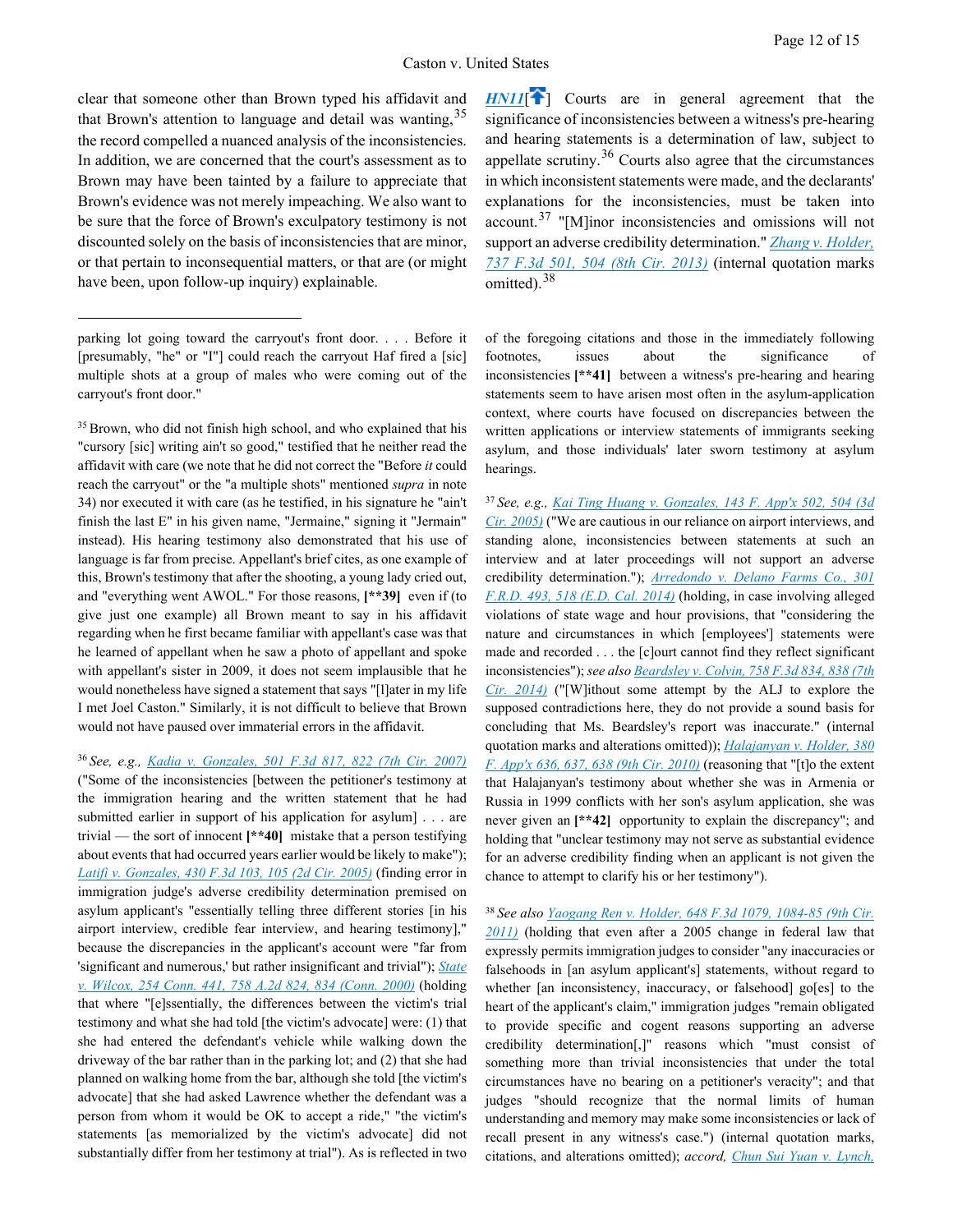The court did not address (and did not consider explicitly) whether the inconsistencies between Brown's affidavit and hearing testimony that the court described were significant. We will not substitute our own judgment about the significance *vel non* of the inconsistencies, for the court's initial determination. That said, it does seem to us that at least some of the inconsistencies **[\*1098]** the court highlighted pertain to seemingly unimportant facts and should not weigh heavily (if at all) toward an adverse credibility determination. **[\*\*45]** That observation applies most obviously to the inconsistency cited first in the court's ruling: Brown's hearing testimony that the shooting occurred at night, versus his affidavit statement that the shooting occurred between 10 a.m. and 12 p.m. The court did not consider (or at least did not consider explicitly) whether this inconsistency might reflect the "common mistake" of transposing "a.m." for "p.m.," $^{39}$  $^{39}$  $^{39}$  or vice versa, or reflect confusion about whether midnight is 12 p.m. or 12 a.m. The court also did not address Brown's explanation at the hearing that he "did not look at . . . the a.m. part" when reviewing the affidavit. *Cf. [Stephenson,](https://advance.lexis.com/api/document?collection=cases&id=urn:contentItem:5J58-K611-F04K-J0ND-00000-00&context=1000516)  [639 F. App'x at 745-46](https://advance.lexis.com/api/document?collection=cases&id=urn:contentItem:5J58-K611-F04K-J0ND-00000-00&context=1000516)* (remanding actual innocence claim to the trial court where that court failed to address witness's explanation for the inconsistency between his trial testimony and the statements he made in a letter to the court submitted after the defendant's conviction).

 $\overline{a}$ 

<span id="page-12-1"></span><span id="page-12-0"></span>*[827 F.3d 648, 2016 WL 3536667, \\*4, 7 \(7th Cir. 2016\)](https://advance.lexis.com/api/document?collection=cases&id=urn:contentItem:5K3Y-V101-F04K-R1W7-00000-00&context=1000516)* (explaining that the Board of Immigration Appeals and immigration judges "still must distinguish between inconsistencies that are material **[\*\*43]** and those that are trivial" and that "reasonable explanations for discrepancies must be considered"; and concluding that "the purported inconsistencies regarding Yuan's injuries and time in the hospital, his method of transportation to the hospital, and whether or not government officials questioned him at his workplace are either so easily explained or so trivial as to call into doubt the Board's decision"); *[Mamane v. Lynch, 637 F. App'x 874, 884 \(6th Cir. 2016\)](https://advance.lexis.com/api/document?collection=cases&id=urn:contentItem:5HT8-4TM1-F04K-P09P-00000-00&context=1000516)* ("[I]nconsistencies or inaccuracies must always be considered in light of the 'totality of the circumstances.'"); *[Jin v. Holder, 439 F. App'x](https://advance.lexis.com/api/document?collection=cases&id=urn:contentItem:82J4-1Y31-652R-8036-00000-00&context=1000516) [591, 592 \(9th Cir. 2011\)](https://advance.lexis.com/api/document?collection=cases&id=urn:contentItem:82J4-1Y31-652R-8036-00000-00&context=1000516)* (favorably citing the principle that "a minor inconsistency in identifying the location of a person's persecution will not support an **[\*1097]** adverse credibility determination"); *[Zheng v.](https://advance.lexis.com/api/document?collection=cases&id=urn:contentItem:58YS-02D1-F04K-J001-00000-00&context=1000516)  [Holder, 530 F. App'x 87,](https://advance.lexis.com/api/document?collection=cases&id=urn:contentItem:58YS-02D1-F04K-J001-00000-00&context=1000516) 88 (2d Cir. 2013)* ("These one-and two-day inconsistencies [about when certain events occurred], which Zheng promptly corrected, in testimony given more than a year and one half after the events, are too trivial to lend support to a finding that Zheng lacked credibility."); *[Halajanyan, 380 F. App'x at 637, 638](https://advance.lexis.com/api/document?collection=cases&id=urn:contentItem:7YJH-RDM1-2RHT-0062-00000-00&context=1000516)* (stating that "minor inconsistencies in the record, such as the date of Halajanyan's son's arrest and the relative timing of the search of her home . . . which cannot be viewed as attempts to enhance Halajanyan's claims of persecution, are too insignificant to **[\*\*44]** support an adverse finding regarding Halajanyan's credibility generally"); *cf. [Walsh v. District of Columbia Police & Firefighters Retirement &](https://advance.lexis.com/api/document?collection=cases&id=urn:contentItem:3RRT-99P0-003G-13R4-00000-00&context=1000516)  [Relief Bd., 523 A.2d 562, 566 \(D.C. 1987\)](https://advance.lexis.com/api/document?collection=cases&id=urn:contentItem:3RRT-99P0-003G-13R4-00000-00&context=1000516)* (noting that the Board cited inconsistencies in the claimant's testimony as a basis for an adverse credibility determination and concluding that "the testimonial

The inconsistency between Brown's affidavit statement about shots fired toward a group of males exiting the carryout and his hearing testimony that the group might "probably" have included "one girl" also strikes us as relatively unimportant. We note that Brown's hearing testimony about a young lady crying out after shots were fired seems consistent with his testimony that the individuals who were in front of the carryout at the time of the shooting included "one girl as well as three men." We further observe that, without having credited the description of the shooter given by Rodgers in his affidavit, the court had no basis for discrediting Brown's conflicting description. To be sure, where the proffered support for a claim of actual innocence consists solely of affidavits that give inconsistent accounts about the crime, a court may conclude that the movant has not met his burden.<sup>[40](#page-12-1)</sup> But here, Brown (who, unlike Rodgers, claimed to know Half) not only signed an affidavit, but also appeared for the IPA hearing. At the hearing, no one asked Brown about his description of Half (and, similarly, no **[\*\*47]** one asked Uzzle to describe Half). In these circumstances, the inconsistency between Brown's and Rodgers' descriptions of the shooter did not provide an adequate basis for concluding that Brown's exculpatory

evidence relied on here to make this determination does not rise to the level of substantial evidence, even if the purported inconsistencies are assumed to exist"); *[Criminal Jury Instructions for the District of](https://advance.lexis.com/api/document?collection=jury-instructions&id=urn:contentItem:55BD-X7C0-R03P-10WN-00000-00&context=1000516)  [Columbia No. 2.200](https://advance.lexis.com/api/document?collection=jury-instructions&id=urn:contentItem:55BD-X7C0-R03P-10WN-00000-00&context=1000516)* ("Credibility of Witnesses") (instruction, with respect to inconsistencies or discrepancies in the testimony of a witness, that "[i]n weighing the effect of the inconsistency or discrepancy, always consider whether it pertains to a matter of important or unimportant detail").

<sup>39</sup>*Cf. [Hadley v. Journal Broad. Grp., Inc., No. 11-C-147, 2012 U.S.](https://advance.lexis.com/api/document?collection=cases&id=urn:contentItem:5505-RNY1-F04F-K0H9-00000-00&context=1000516)  [Dist. LEXIS 19452, 2012 WL 523752, \\*2 \(E.D. Wis. Feb. 16, 2012\)](https://advance.lexis.com/api/document?collection=cases&id=urn:contentItem:5505-RNY1-F04F-K0H9-00000-00&context=1000516)* (noting that plaintiff "had accidentally entered "a.m." instead of "p.m." on two separate occasions"); *[United States v. Wilkerson, 3:10CR75-](https://advance.lexis.com/api/document?collection=cases&id=urn:contentItem:51DT-V5P1-652H-400N-00000-00&context=1000516) [WHA, 2010 U.S. Dist. LEXIS 117964, 2010 WL 4624046, \\*1 \(M.D.](https://advance.lexis.com/api/document?collection=cases&id=urn:contentItem:51DT-V5P1-652H-400N-00000-00&context=1000516)  [Ala. Aug. 18. 2010\)](https://advance.lexis.com/api/document?collection=cases&id=urn:contentItem:51DT-V5P1-652H-400N-00000-00&context=1000516)* (describing defendant's contention that "the search warrant return and inventory incorrectly state that the return was made at 2:17 a.m. rather than 2:17 p.m."); **[\*\*46]** *[1199 Hous. Corp. v.](https://advance.lexis.com/api/document?collection=cases&id=urn:contentItem:3S3K-2P70-003D-G3HR-00000-00&context=1000516)  [Griffin, 136 Misc. 2d 689, 520 N.Y.S.2d 93, 94 \(N.Y. Civ. Ct. 1987\)](https://advance.lexis.com/api/document?collection=cases&id=urn:contentItem:3S3K-2P70-003D-G3HR-00000-00&context=1000516)* ("The second process server also twice seems to have reversed the use of a.m. and p.m.").

<sup>40</sup>*Cf[. Herrera v. Collins, 506 U.S. 390, 418, 113 S. Ct. 853, 122 L. Ed.](https://advance.lexis.com/api/document?collection=cases&id=urn:contentItem:3S5B-0D10-003B-R504-00000-00&context=1000516)  [2d 203 \(1993\)](https://advance.lexis.com/api/document?collection=cases&id=urn:contentItem:3S5B-0D10-003B-R504-00000-00&context=1000516)* (reasoning that because the affidavits of the petitioners' witnesses filed in a habeas proceeding contained inconsistent accounts about petitioner's whereabouts on the night of the killings, about the direction in which the claimed murderer's vehicle was heading when the murders took place, and about the number of people in the vehicle, the affidavits "therefore fail[ed] to provide a convincing account of what took place on the night [the victims] were killed").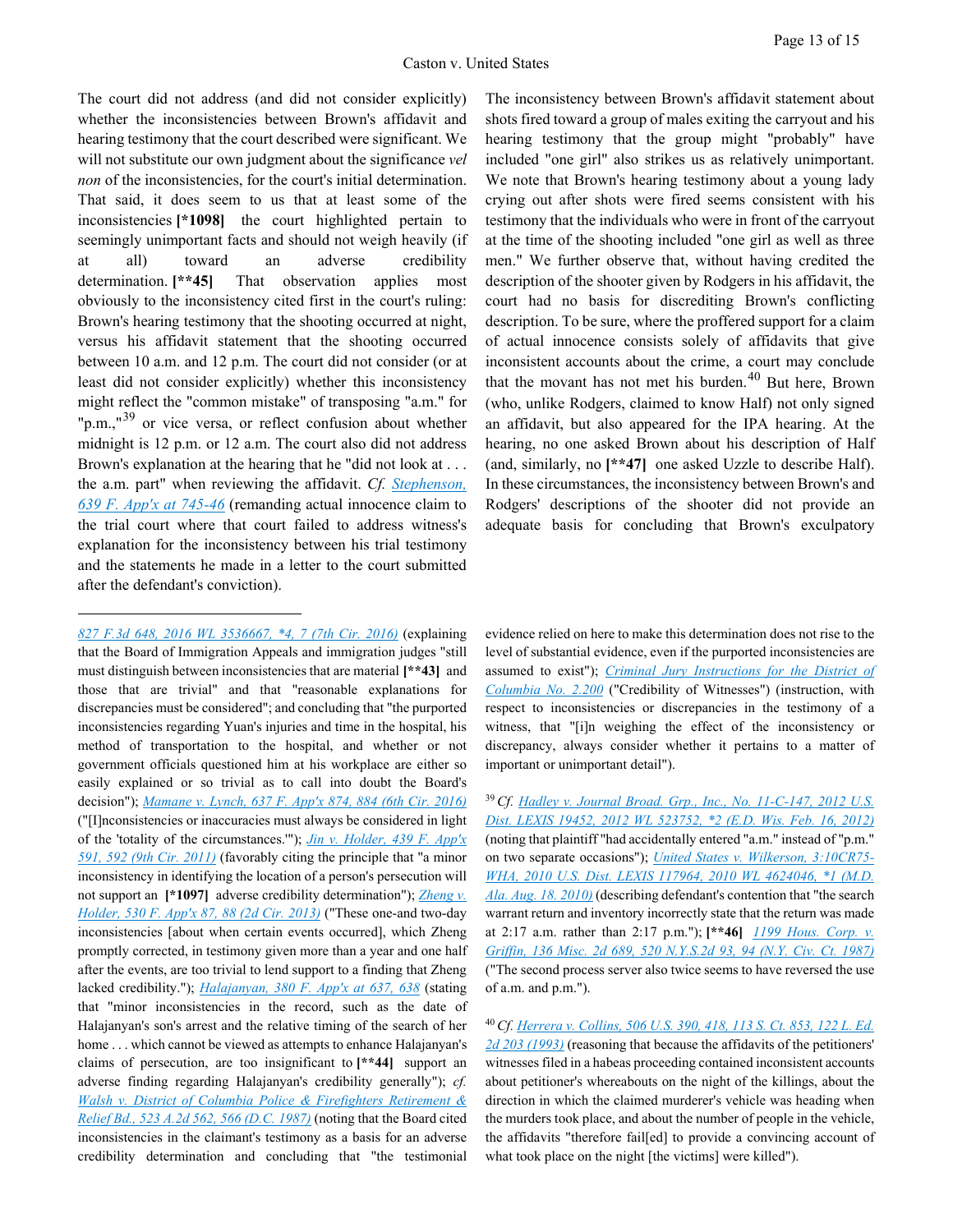testimony was not credible. $41$ 

<span id="page-13-0"></span>**[\*1099]** It cannot be gainsaid that the ultimate responsibility to determine Brown's credibility and whether appellant is more likely than not actually innocent lies with the Superior Court judge, and that  $HM12$ <sup>[\[](#page-2-5) $\uparrow$ </sup>] the Superior Court judge's factual findings "anchored in credibility assessments derived from personal observations of the witnesses [are] beyond appellate reversal unless those factual findings are clearly erroneous.'" *[Hill v. United States, 664 A.2d 347, 353 n.10 \(D.C. 1995\)](https://advance.lexis.com/api/document?collection=cases&id=urn:contentItem:3RRT-8M70-003G-10PN-00000-00&context=1000516)*. Notably, however, in this case the court did not find Brown generally incredible; the court found no reason to reject Brown's testimony that, for years, he never returned to the neighborhood after the shooting and had no contact with anyone connected to the case. The court also did not cite Brown's demeanor as a reason for discrediting his account of the shooting. Thus, we are not confronted here with a credibility determination that was "based on factors that [could] only be ascertained after observing the witness testify." *[David v. United States, 957 A.2d 4, 8 \(D.C. 2008\)](https://advance.lexis.com/api/document?collection=cases&id=urn:contentItem:4TGH-KVB0-TXFP-125D-00000-00&context=1000516)* (internal quotation marks omitted). In addition, it is clear that "[d]espite the inconsistencies and credibility flaws" of a proffered witness, the witness's testimony can still have "substantial exculpatory potential[.]" **[\*\*49]** *[Rollerson v. United States,](https://advance.lexis.com/api/document?collection=cases&id=urn:contentItem:5HMJ-K9V1-F04C-F01T-00000-00&context=1000516)  [127 A.3d 1220, 1228 \(D.C. 2015\)](https://advance.lexis.com/api/document?collection=cases&id=urn:contentItem:5HMJ-K9V1-F04C-F01T-00000-00&context=1000516)*.

### D. *The "heavy" weight of the evidence produced at trial*

The court found that Brown's testimony "fail[ed] to turn the heavy weight of evidence produced at trial in favor of [appellant's] innocence." However, Judge Jackson did not preside over appellant's trial, and we thus are constrained to observe that his assessment of the weight of the trial evidence can be no better than our own.<sup>[42](#page-13-2)</sup> We think it was incumbent on the court to at least consider the potential weaknesses in the government's case that appellant cited in his IPA papers. As appellant highlights, Thompson, the sole eyewitness to the shooting who testified at trial, had pled guilty and been

 $\overline{a}$ 

convicted of murder at the time of appellant's trial, but had not yet been sentenced, and hoped for a favorable recommendation from the government in exchange for his inculpatory testimony against appellant.<sup>[43](#page-13-3)</sup> With reference to the firearms examiner's testimony at trial that bullet fragments recovered from Washington's body and from the crime scene "were in fact fired through the barrel of th[e] .44 Magnum revolver" that police found in the closet where appellant was hiding, appellant also cited in his IPA motion papers the "considerable change to the **[\*\*50]** level of confidence given firearm and toolmark identification evidence," a change this court has recently recognized. *Se[e Gardner v. United States, 140 A.3d 1172, 1183](https://advance.lexis.com/api/document?collection=cases&id=urn:contentItem:5K33-TVC1-F04C-F024-00000-00&context=1000516)  [\(D.C. 2016\)](https://advance.lexis.com/api/document?collection=cases&id=urn:contentItem:5K33-TVC1-F04C-F024-00000-00&context=1000516)* (citing a National Research **[\*1100]** Council report stating that "[t]he validity of the fundamental assumptions of uniqueness and reproducibility of firearmsrelated toolmarks has not yet been fully demonstrated," and holding that "in this jurisdiction a firearms and toolmark expert may not give an unqualified opinion, or testify with absolute or 100% certainty, that based on ballistics pattern comparison matching a fatal shot was fired from one firearm, to the exclusion of all other firearms"). The court's ruling did not address these matters.

### E. *Appellant's testimony and its effect*

We discern no basis for disturbing the court's ruling that appellant's "self-serving" testimony was not credible, especially because it "contradict[ed] the less than favorable aspects of the testimony of his proffered witness" Uzzle. As noted above, however, the judge also found that appellant's hearing testimony "grossly undermine[d] the credibility of the[] affidavits and hearing testimony" of "his proffered witnesses." In light of that statement, it appears to us that "[t]he judge's evaluation of [appellant's] credibility remained . . . a matter that informed the judge's rulings on the matters upon which the IPA required him to rule." *[Bouknight, 867 A.2d at](https://advance.lexis.com/api/document?collection=cases&id=urn:contentItem:4FD6-KW10-0039-42WC-00000-00&context=1000516)  [258](https://advance.lexis.com/api/document?collection=cases&id=urn:contentItem:4FD6-KW10-0039-42WC-00000-00&context=1000516)*. [44](#page-13-4) We have concern, as we did in *Bouknight*, that the

the evidence . . . that the trial judge would have, even after so many years have passed since the original trial."

<sup>43</sup> Also, Thompson initially testified at trial that he knew appellant from having worked with him "a while ago" during a summer job and saw appellant "[o]ff and on," but was impeached with his grand jury testimony that he knew appellant **[\*\*51]** because he had seen him "around" about a week before the shooting. The court had no basis for assessing the credibility of Thompson's trial testimony.

44 Appellant asserts in his Reply Brief that "[t]his is not a case like *Bouknight* in which the trial's court's 'emphatic credibility ruling' . . . [about] the defendant's 'repeated lies'" was a compelling factor in denial of the IPA motion. Appellant may be correct that the court's view that appellant's hearing testimony "grossly undermine[d] the credibility of the[] affidavits and hearing testimony" of his proffered

<span id="page-13-3"></span><span id="page-13-1"></span><sup>41 &</sup>quot;[C]redibility determinations cannot be based on affidavits[.]" *[Bellinger v. United States, 127 A.3d 505, 515 \(D.C. 2015\)](https://advance.lexis.com/api/document?collection=cases&id=urn:contentItem:5HGY-6K11-F04C-F001-00000-00&context=1000516)* (quoting *[Newman v. United States, 705 A.2d 246, 261 \(D.C. 1997\)\)](https://advance.lexis.com/api/document?collection=cases&id=urn:contentItem:3RJN-3XF0-0039-434N-00000-00&context=1000516)*; *see also [Thomas v. United States, 942 A.2d 1180, 1185 \(D.C. 2008\)](https://advance.lexis.com/api/document?collection=cases&id=urn:contentItem:4RY8-F9Y0-TX4N-G041-00000-00&context=1000516)* ("[A]n evidentiary hearing was necessary to assess Ms. Dobbins's credibility, particularly because she had not testified at trial."). An IPA-motion judge may be able to "assess the credibility of [an] affidavit" if the judge heard testimony from the affiant at trial, *see [Bell, 871 A.2d at](https://advance.lexis.com/api/document?collection=cases&id=urn:contentItem:4FY4-JBF0-0039-4340-00000-00&context=1000516)  [1201](https://advance.lexis.com/api/document?collection=cases&id=urn:contentItem:4FY4-JBF0-0039-4340-00000-00&context=1000516)*, but that emphatically was not the case here. Judge Jackson did not preside at appellant's trial, Rodgers did not testify at trial, and there was no trial testimony **[\*\*48]** about Half's physical characteristics.

<span id="page-13-4"></span><span id="page-13-2"></span><sup>&</sup>lt;sup>42</sup> Judge Jackson acknowledged during the proceeding in which he decided to schedule an IPA hearing that because he was not the trial judge, he did not "have the same perspective of the witnesses [and]